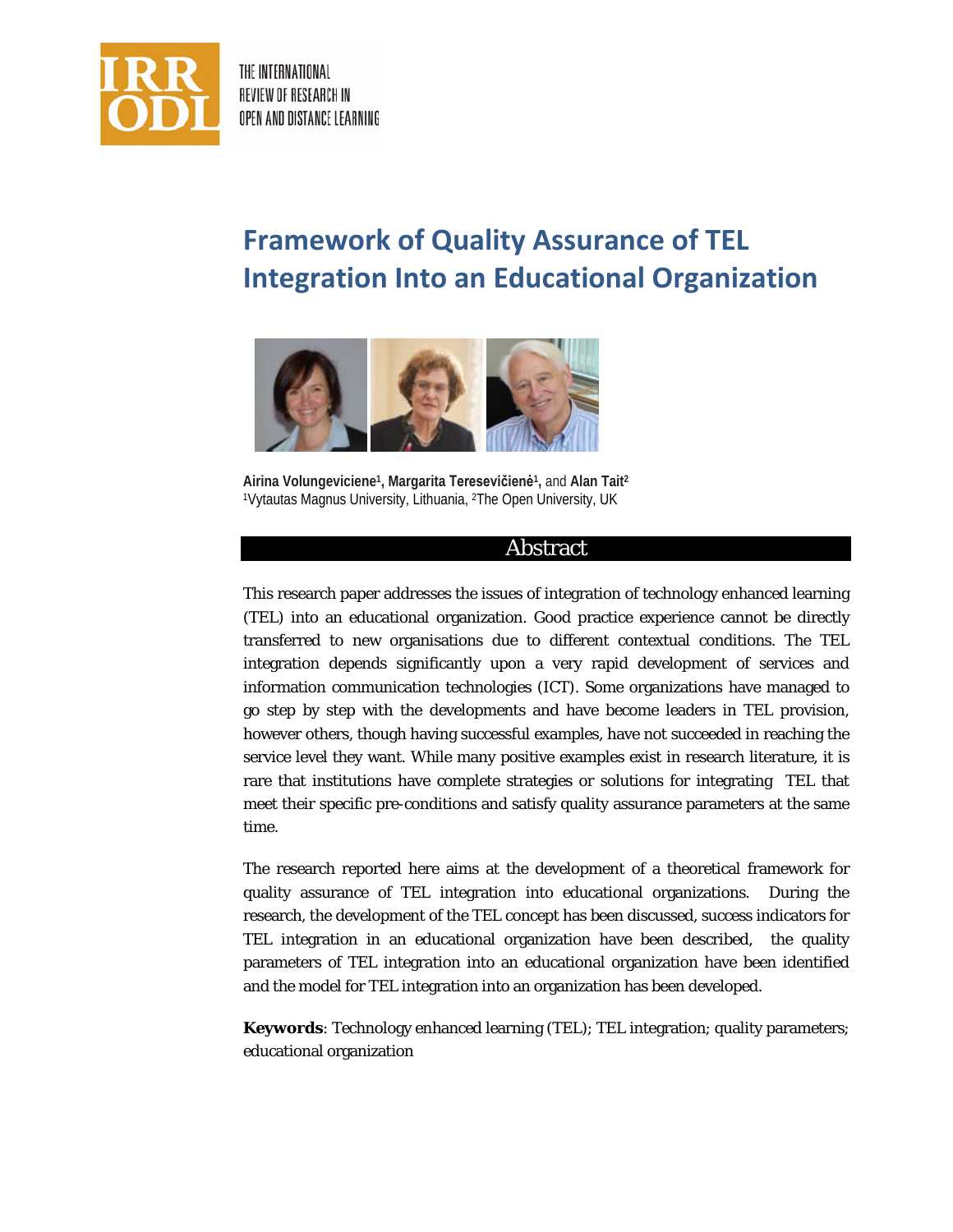#### Introduction

The mission of academic institutions to ensure up-to-date learning service provision is facilitated by technology enhanced learning (TEL). The strategies and actions taken vary depending on the country, prior experience, and other prerequisites established at each individual institution and the country. The interests of the majority of institutions target improving transparency and quality of learning services, modernizing curriculum through TEL affordances, and meeting the needs of their target learners.

The very rapid development of technological devices and software has been another driving force for decades. Society has become more and more interactive with the help of mediated communication tools at hand. Learners have become aware of the possibilities of receiving learning content at any time and in any place.

### Problem

However, the introduction of TEL into an organization remains a challenge. Good practice experience cannot be directly transferred to new organisations due to different contextual conditions. TEL integration depends significantly upon very rapid development of services and information communication technologies (ICT) themselves. Some organizations managed to go step by step with the development and became leaders in TEL provision, however others, though having successful examples, have not succeeded in reaching the service levels they want. Although many examples exist in research literature discussing the strengths and weaknesses of TEL in its different modes (technical skills and accessibility [Anderson, 2008], curriculum designing [Minnaar, 2013; Reeves, Herrington, Oliver, 2002], institutional transformation and management issues [Laurillard, 2002, Bates, 2010], learner satisfaction factors [Shen, Cho, Tsai, Marra, 2013], technological solutions to support learning designing [Ferreira, Andrade, 2011], advancement of open educational resources [Lane, 2008], new learning methods and knowledge sharing options [Law, Ngai, 2008]) and many many others, it is rare that institutions have complete strategies or solutions of integration of TEL to meet their specific pre-conditions and quality assurance parameters at the same time (Bates, 2010; Kukulska-Hulme, Jones, 2012).

This research addresses the problems highlighted above and aims at the development of a theoretical framework for quality assurance of TEL integration into educational organizations.

The aim of the research is to define the quality parameters of technology enhanced learning (TEL) integration into an educational organization.

The objectives of the research are:

1. to define success indicators for the integration of TEL as an innovation in an organization;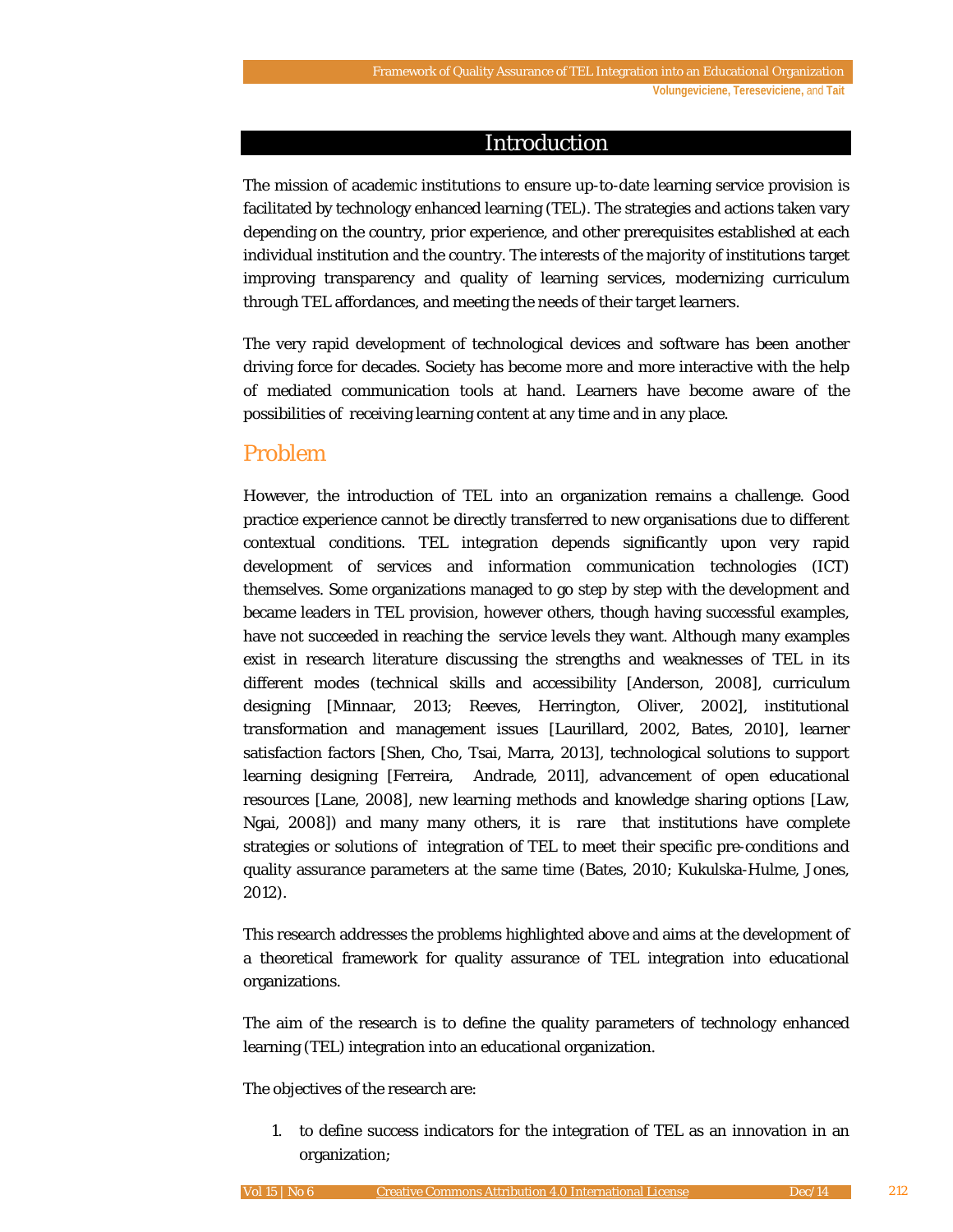2. to propose a model for TEL integration into an organization on the basis of quality parameters.

### Method

Research question: What are the quality assurance parameters for TEL integration into an educational organization?

# Research Methodology

Ten experts from European professional organizations (European Distance and eLearning Network [EDEN] and European Foundation for Quality Development [EFQUEL]) participated in the research data collection and analysis. The data collection took part in international events, network conferences, and internal meetings online. The researchers invited network members to participate in the qualitative inquiry process. Ten experts agreed to participate in the research.

The experts' age ranged from 27 to 55, and professional experience in distance and elearning was from 5 to 15 years. They represented the following countries: Italy (2), Slovenia (1), Germany (1), Hungary (2), Lithuania (2), Belgium (1), and the Netherlands (1). This group (further referred to as International Expert Group - IEG) participated in both data collection and inductive and deductive analysis of research data.

Another group who participated in data analysis consisted of 12 experts from the Lithuanian Distance and eLearning (LieDM) association. The experts represented professionals from adult, vocational education and training, and higher education institutions. All 12 experts were professionals who had worked in distance and elearning for more than 10 years. Their age ranged from 38 to 58. They occupied responsible positions for the organization of distance and e-learning in adult, vocational education and training, and higher education organizations in Lithuania. This group will be referred further in the text as National Expert Group - NEG.

### Methods

Qualitative analysis of content as qualitative inquiry was used as the research method.

Following Marchall and Rossman (1998), two methods for data collection were used: 1) analysis of documents and materials, and 2) group discussions (which are termed expert discussions in this research).

For data analysis method inductive and deductive research methods were used (Savin – Baden, Mayor, 2013).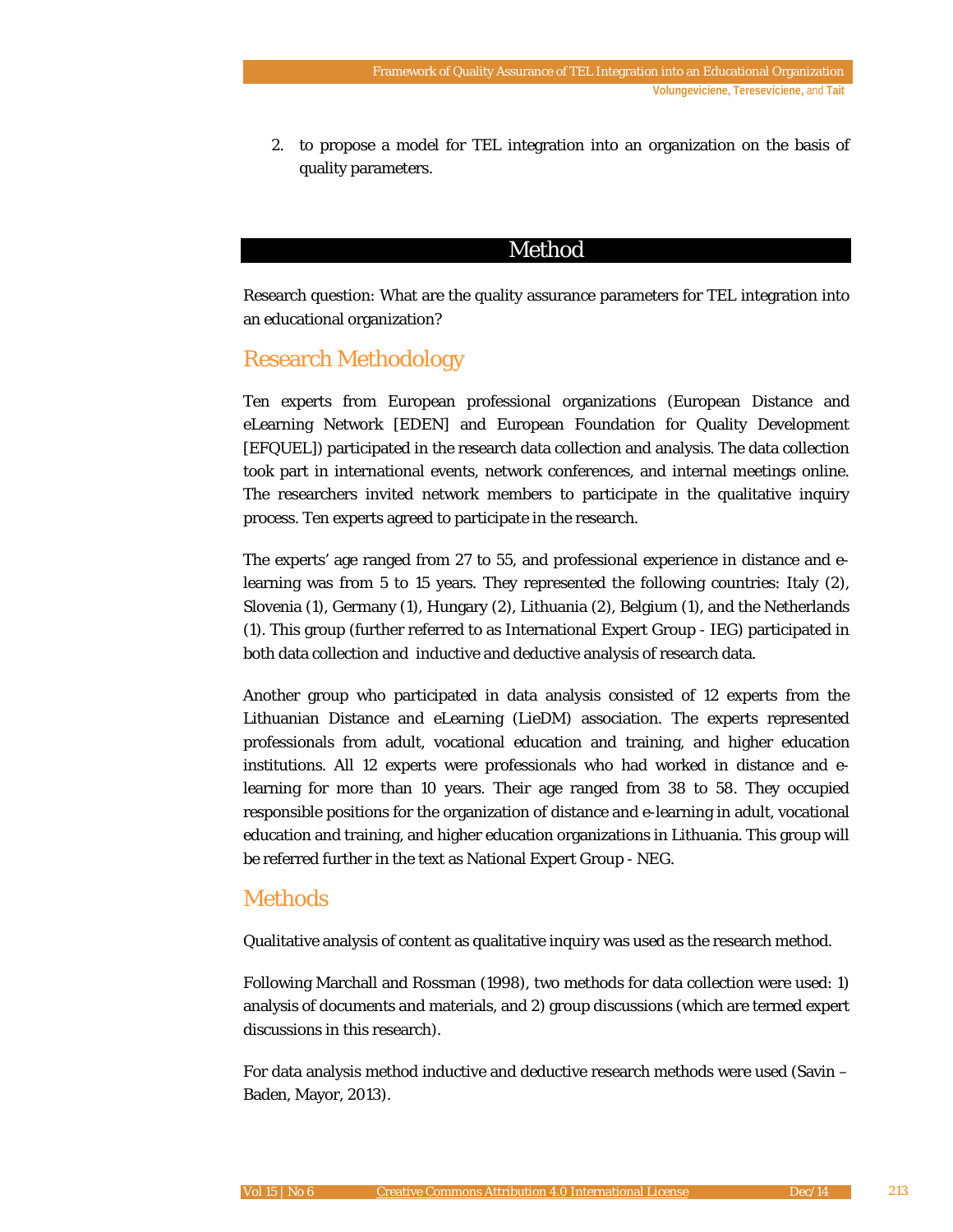The phases of data collection and analysis, as well as their sequence, are presented in Table 1.

Table 1

#### *Phases of Data Collection and Data Analysis Process*

| Data collection process                                                                                                                                                                                                  | Data analysis process                                                                                                                                                                                                                                       |
|--------------------------------------------------------------------------------------------------------------------------------------------------------------------------------------------------------------------------|-------------------------------------------------------------------------------------------------------------------------------------------------------------------------------------------------------------------------------------------------------------|
| IEG implemented internal meetings with<br>their organizations in order to review<br>existing regulations for technology<br>enhanced learning. First data was selected<br>for IEG meeting discussion.                     | During the first EIG meeting, the data<br>were analysed and inductive versus<br>didactive analysis was carried out, in<br>order to define the first categories of<br>quality features for technology enhanced<br>learning integration into an organization. |
| IEG implemented literature analysis and<br>collected data on TEL quality assurance<br>characteristics.                                                                                                                   | IEG met to analyse the data and to<br>implement inductive and deductive<br>analysis on TEL theoretical and empirical<br>quality assurance characteristics.                                                                                                  |
| IEG organized national seminars with TEL<br>target groups in order to collect data on<br>quality assurance requirements for TEL.                                                                                         | IEG shared the results and implemented<br>data analysis by measuring the<br>relationships of single criteria with the<br>categories of quality assurance called<br>criteria groups.                                                                         |
| IEG presented quality criteria to their<br>national and institutional experts for data<br>validation.                                                                                                                    | IEG members brought feedback from<br>national expert groups and finalised<br>quality assurance categories for TEL<br>integration.                                                                                                                           |
| NEG collected data on the quality<br>characteristics in terms of quality criteria<br>(features) for TEL implementation in<br>vocational education and training, adult<br>education and higher education<br>institutions. | NEG gathered to review experts' results<br>from national vocational education and<br>training, adult learning and higher<br>education organizations to establish<br>relationships of criteria and to group<br>individual criteria into criteria groups.     |

# Tools

Collaborative online tools were used for data collection and analysis during the whole process of research. Google documents and forms, as well as Excel spreadsheets were used for this purpose. Qualitative research data were entered into the document after each phase. The key question addressed during the meeting with both the IEG or NEG was "How is TEL introduced in an educational institution, what are the stages and important factors, what are the quality criteria of this process?" All IEG and NEG meetings were recorded and data collected were inductively inserted in the document. If experts were not able to participate in the meeting, the online form was sent to them to be filled in with the open answer. These answers were again transcribed and copied into the data collection document.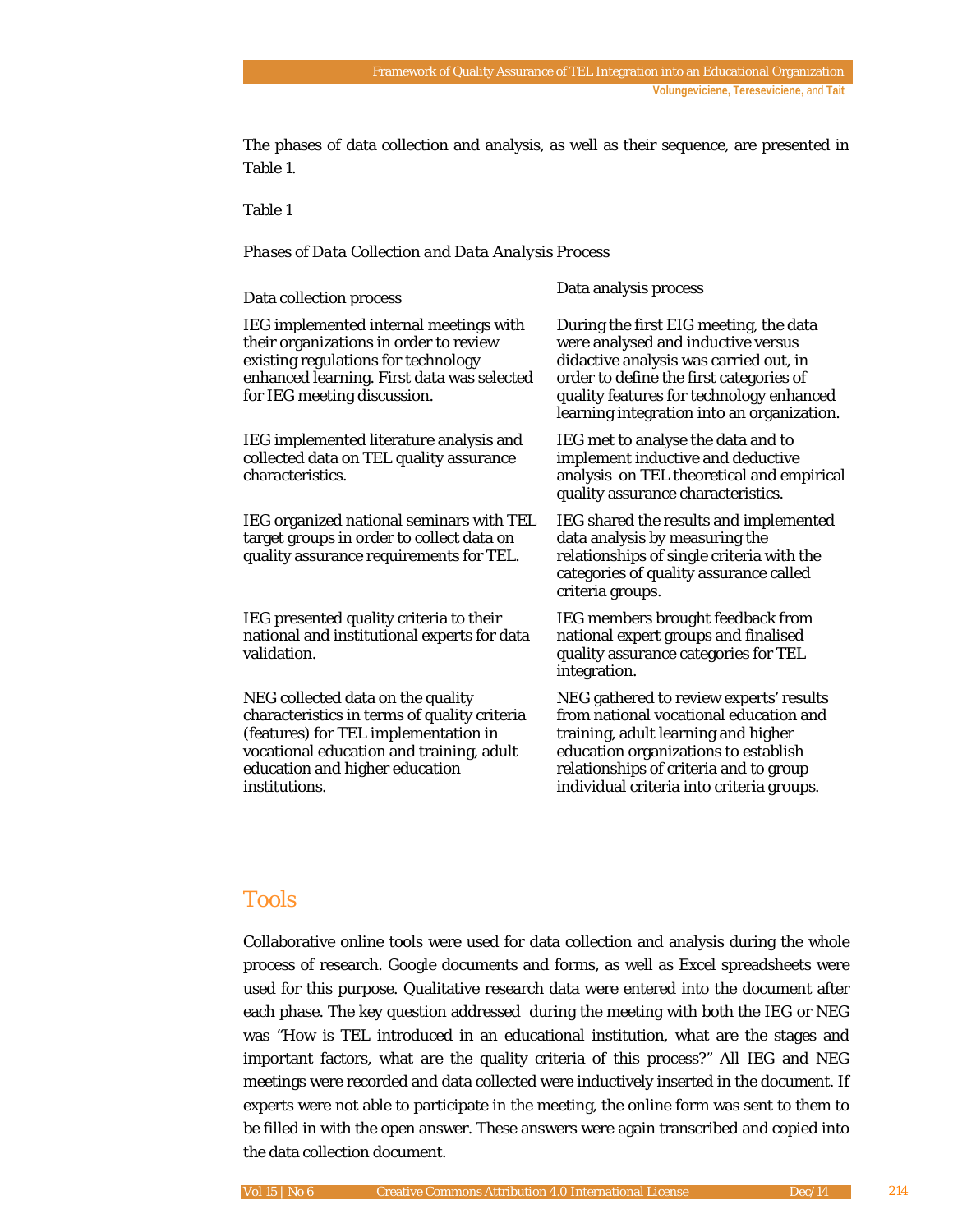During the data analysis phases, the data were deductively analysed and intermediate results were presented in the collaborative working document (Google doc or Excel spreadsheets). All editing versions were saved and reviewed during the data analysis, and editing history was used. Online collaborative documents were used among these two groups only.

### **Ethics**

All data collection and data analysis records were used anonymously outside the groups. Data collection was implemented using all ethical standards and rules. If data were collected during international expert group meetings with other professionals, outside the group, all discussions were recorded and transcribed anonymously for research purposes only.

### Results

# TEL Services Offered by Organizations

The term technology enhanced learning (TEL) is used extensively throughout the educational world. It is the latest in an assortment of terms that have been used to describe the application of information and communication technologies (ICT) to learning and teaching. Unlike other terms such as e-learning or on-line learning, technology enhanced learning implies a value judgement: the word "enhancement" suggests an improvement or betterment in some way (Price & Kirkwood 2010).

According to the authors, TEL seeks to improve the student learning experience by aiding their engagement, satisfaction, and retention, helping to provide skills to compete in a global business environment, encouraging innovative teaching, personalising learning, promoting reflection, and delivering and supporting internationalization.

In this paper, the concept of TEL is treated as the broadest concept, following the definition by Price and Kirkwood, meaning that it embraces e-learning, on-line learning, and other forms of TEL. Following this approach, TEL has developed along with generations of distance education and now creates new forms or is the means for the realization of innovative learning and teaching scenarios using information and communication technologies (ICT).

According to Anderson and Dron, "distance education evolved from a Gutenberg-era print and mail system to one that supports low-cost, highly interactive learning activities that span both time and distance with equal facility" (2012, p. 1). Distance education, according to the authors, does not follow a single paradigm mode, but is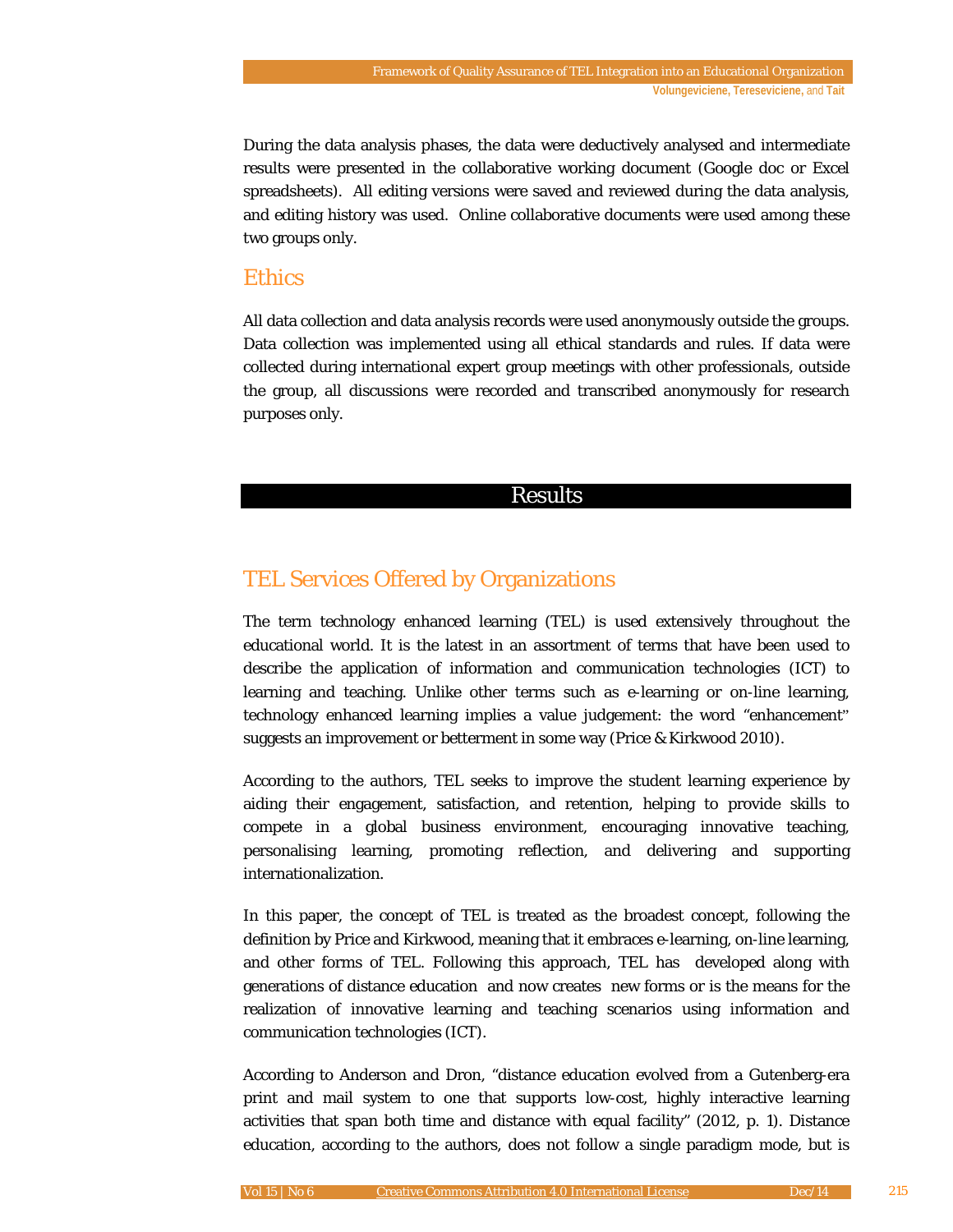rather diverse and depends upon pedagogy solutions. The authors provide arguments for the classification of distance education pedagogy into three generations of pedagogies that provided solutions for technology affordances and learning scenarios.

E-learning ("terms commonly used for online learning include e-learning, internet learning, […] web-based learning, and distance learning. All of these terms imply that the learner is at a distance from the tutor or instructor, that the learner uses some form of technology (usually a computer) to access the learning materials, that the learner uses technology to interact with the tutor or instructor and with other learners, and that some form of support is provided to learners", Anderson, 2008) is one of the most popular forms of TEL service in universities, vocational education and training, as well as adult learning institutions. According to Govindasamy (2002), many institutions use e-learning to solve authentic learning and teaching problems.

Blended learning is the most popular form of TEL. Garrison, Kanuka (2004), Laurillard (2002), and others proved that integration of blended learning in an organization is an effective and low–risk strategy for an organization to reconceptualize and reorganize pedagogical strategies, even though all blended model designs are absolutely different and no identical strategies exist. However, the unique characteristic in the introduction of blended learning approaches within an institution is that there is one very significant factor, that is, the engagement of academic community.

Besides on-line learning, e-learning, and distance learning (which dominated for the last decades), new forms of TEL emerged. Universities introduced innovative solutions, such as open educational resources in order to widen participation possibilities (Atkins, Brown, Hammond, 2007; Lane, 2008) or virtual and blended mobility forms to contribute to intercultural and multilateral collaboration scenarios (Volungevičienė, Teresevičienė, & Daukšienė, 2011). The TEL concept has significantly changed existing dominant practices, introduced innovations, and continues to change the landscape of learning services at education institutions. Thus today the TEL concept carries a broader focus than the previous ones, which would concentrate on online, distance, or e-learning, and it should be re-considered in the light of common practices.

Summing up the novelty of TEL services offered by educational organizations one could say that a broader concept of TEL has emerged out of e-learning, on-line learning, and distance education. The new TEL concept implies the value of judgement of improved learning services for students and new, innovative scenarios in learning and teaching. Though new forms of TEL emerged, like open educational resources and virtual mobility, blended learning forms remain the safest for organizations.

# Quality Assurance of TEL Integration

Bates (2010) argues that TEL is not engaged with by senior management, or that quality assurance procedures do not seem to be enforced with the same rigour as for other courses. This may arise from an unwillingness to confront risk as an essential part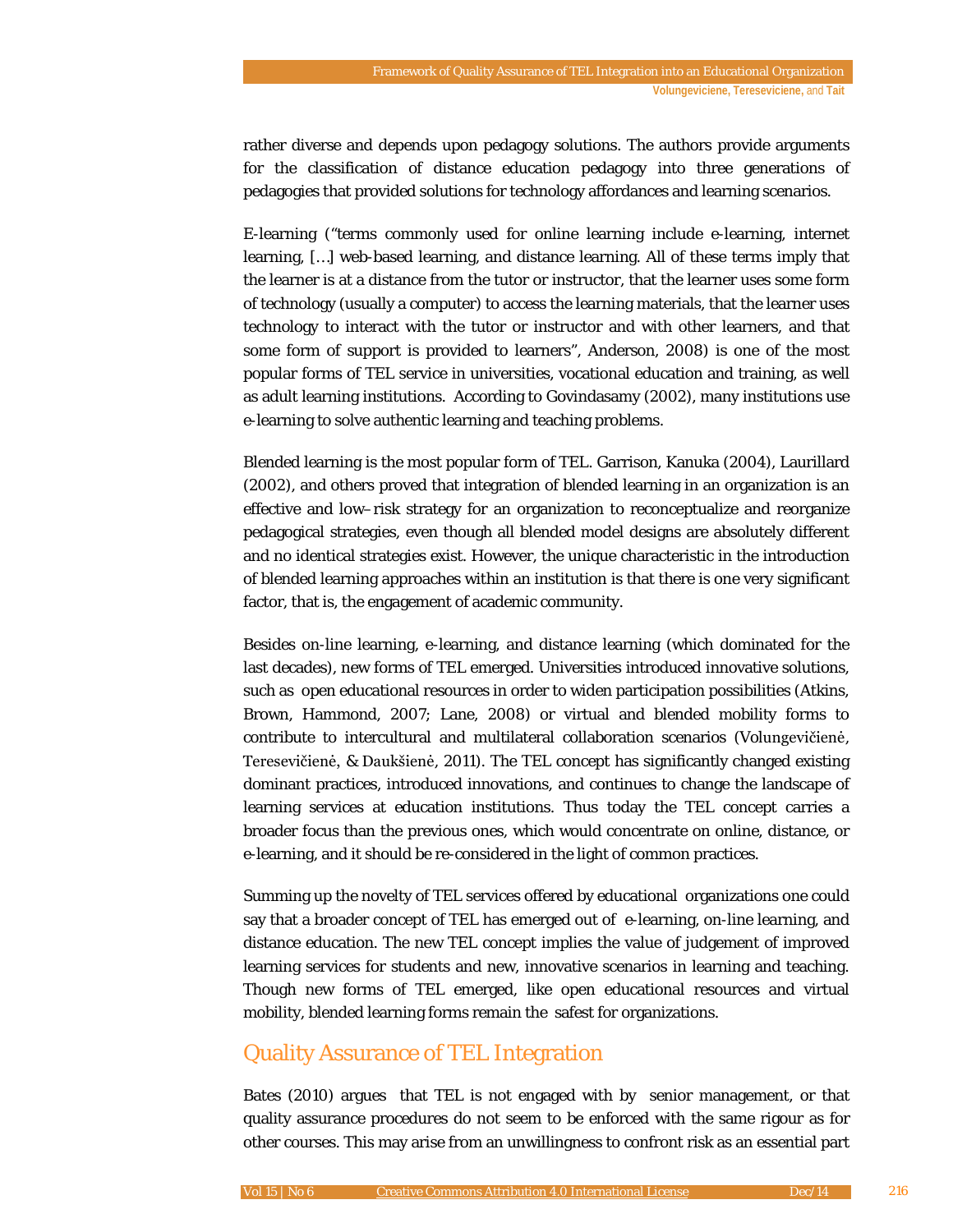of innovation, rather than develop procedures able to manage this risk appropriately. Consequently, these innovations are seen as inherently risky, are treated as special cases, and simply excluded from oversight. Mellar and Jar (2009) suggest that "higher education institutions need to re-examine the way that they approach the quality assurance and enhancement of e-learning courses" (2009, p. 30). Institutions need to develop approaches to the quality management of innovation (and especially innovation involving technology) that support innovation rather than stifle or sideline it.

Different standards and quality guidelines are available and used with regard to quality assurance in different countries (Stracke & Christian, 2010; Canadian Recommended E-Learning Guidelines, 2002). The standards for quality assurance guidelines for different levels of education institutions also exist, but, for example, specific TEL (including online and e-learning quality assurance guidelines) do not agree with more general, for example, European quality assurance guidelines for higher education institutions (see European Association for Quality Assurance in Higher Education website, http://www.enqa.eu/index.php/home/esg/). Moreover, higher education quality assurance guidelines in Europe do not suggest specific criteria for TEL service provision or integration within an organization.

Ferreira and Andrade (2011) discuss the "E-learning quality - ELQ" model developed by the Swedish National Agency for Higher Education. The model was identified through the analysis of the following: i) policies, projects and working networks developed by several European organizations; ii) policies of governmental agencies and national organizations dedicated to quality assurance in higher education, especially in elearning; iii) published scientific articles. The model consists of 10 dimensions: 1. material/content; 2. structure/virtual environment; 3. communication, cooperation and interactivity; 4. student assessment; 5. flexibility and adaptability; 6. support: student and staff; 7. staff qualifications and experience; 8. vision and institutional leadership; 9. resource allocation; and 10. the holistic and process aspect.

The Australasian Council on Open, Distance and e-learning (2014) set eight benchmarks to support continuous quality improvement in TEL. The approach reflects an enterprise perspective, integrating the key issue of pedagogy, with institutional dimensions such as planning, staff, and student development and infrastructure provision. The benchmarks were developed for use at the organisational level. The benchmarks cover the following eight topic areas: 1. institution-wide policy and governance for TEL; 2. planning for institution-wide quality improvement of TEL; 3. information technology systems, services and support for TEL; 4. the application of TEL services; 5. staff professional development for the effective use of TEL; 6. staff support for the use of TEL; 7. student training for the effective use of TEL; and 8. student support for the use of TEL.

Bacsich (2009) reviews benchmarking methodologies used in United Kingdom universities, and references parallel work in New Zealand, Australia, Sweden, and EU based organisations. Typically these methodologies specify sets of criteria which are scored by evaluators. They differ mainly in how the criteria are set and the ways in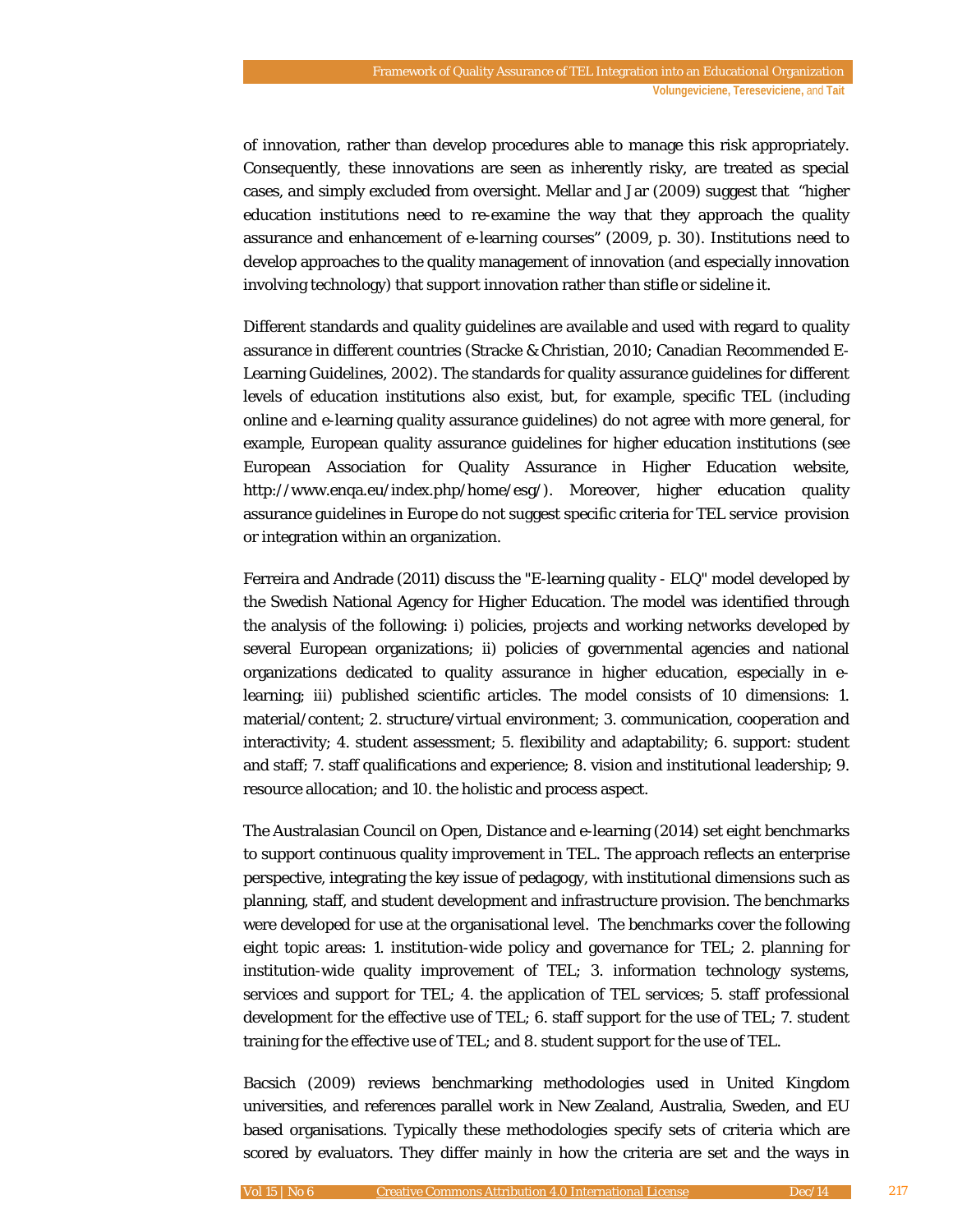which the scores are arrived at. They are all outcome-based, and do not prescribe how a project should be set up or e-learning materials developed.

In sum, quality assurance models are under discussion in the research literature. Available examples suggest sets of benchmarks to support quality improvement for TEL and e-learning services. The uptake of quality assurance procedures for TEL services by senior management is identified as problematic in practice. TEL service introduction is not fine-tuned yet nor treated adequately as integration of innovation in an organization.

# Success Factors for Integration of TEL as an Innovation in an **Organisation**

Having analysed successful innovations and their cases, Tidd and Bessant (2009) provide the following successful innovation implementation criteria identified in their empirical research:

- product advantage (superiority in the eyes of the customer);
- market knowledge;
- clear product definition (including target markets, benefits, positioning strategy, product requirements);
- risk assessment (market, technological, manufacturing and design sources of risk);
- project organization (cross–functional, multidisciplinary teams);
- project resources (financial, material resources, human skills, management and technological skills);
- proficiency of execution (quality assurance and precommercialization business analysis);
- top management support (from concept to launch).

The authors claim that "these factors have all been found to contribute to new product success, and should therefore form the basis of any formal process of new product development" (2009 , p. 160).

According to Groff and Mouza (2008), there exist six critical factors influencing the integration of technology and innovation in the classroom: legislative factors (McMillan-Culp, Honey, Mandinach 2005, cited in Groff, Mouza, 2008), institutional level factors, factors associated with the teacher staff in this research (McKenzie 2003, cited by Groff and Mouza, 2008), technology enhanced project factors (Honey,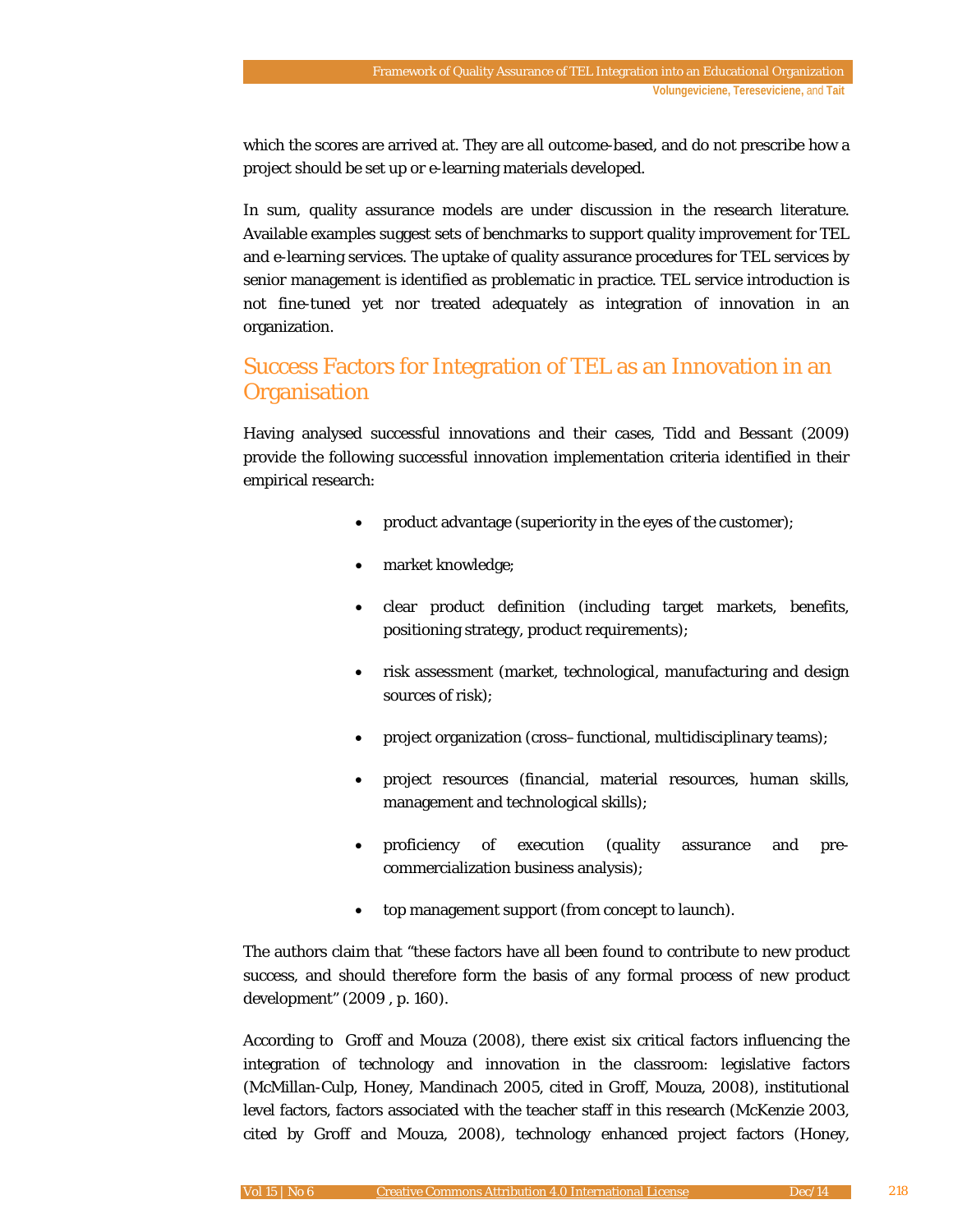McMillan, Carrigg, 1999, cited by Grodd, Mouza, 2008), student factors, and factors inherent to technology itself.

The authors agree on the outcomes of the research and indicate the following obstacles to successful integration of technology enhanced projects in the classroom: lack of teacher input on the development of innovations, insufficient support in the form of resources, time, professional development, human and technological infrastructure, inadequate institutional culture, teacher attitudes and concerns about technology use – inexperience, technology itself, and others (Groff, Mouza, 2008, 42).

It should be noted that this research is implemented on the level of an organization, focusing upon the main areas of its activity. The authors recognize the prominence of a learner – as the key actor in researching and identifying success or failure of a learning service provision. Learner satisfaction factors (discussed by Shen, Cho, Tsai, & Marra, 2013), technological solutions to support learning designing (Ferreira & Andrade, 2011), interaction (Woo &Reeves, 2007) and knowledge sharing ((Law & Ngai, 2008), and many other factors influencing learning success are not left behind by the authors.

Moreover, during this research, the authors focused on the institutional activity areas and the decisions that should be accepted in order to change existing practices within an organization so that they are all in favour of a learner and its support.

Having analysed the factors indicated by Tidd and Bessant (2009), as well as critical factors and obstacles by Grodd and Mouza (2008), the following representation of TEL integration quality criteria groups can be derived and tested.

#### Table 1

#### *TEL Integration Quality Criteria Groups*

| Theoretically supported successful<br>innovation implementation criteria (by<br>Tidd and Bessant, Groff and Mouza)     | TEL integration quality criteria groups<br>(derived) |
|------------------------------------------------------------------------------------------------------------------------|------------------------------------------------------|
| Legislative (and top management support)                                                                               | <b>Strategy and management</b>                       |
| <b>Technology (and resources)</b>                                                                                      | Information technologies and<br>infrastructure       |
| Teacher (and proficiency of<br>implementation)                                                                         | Continuous professional staff<br>development         |
| TEL Project (also product advantages,<br>clear product definition)                                                     | TEL curriculum                                       |
| <b>Student</b>                                                                                                         | <b>Support systems</b>                               |
| Institutional level factors (and proficiency<br>of implementation, time and support with<br>resources, culture issues) | <b>Quality assurance</b>                             |
| Market knowledge                                                                                                       | Marketing and business development                   |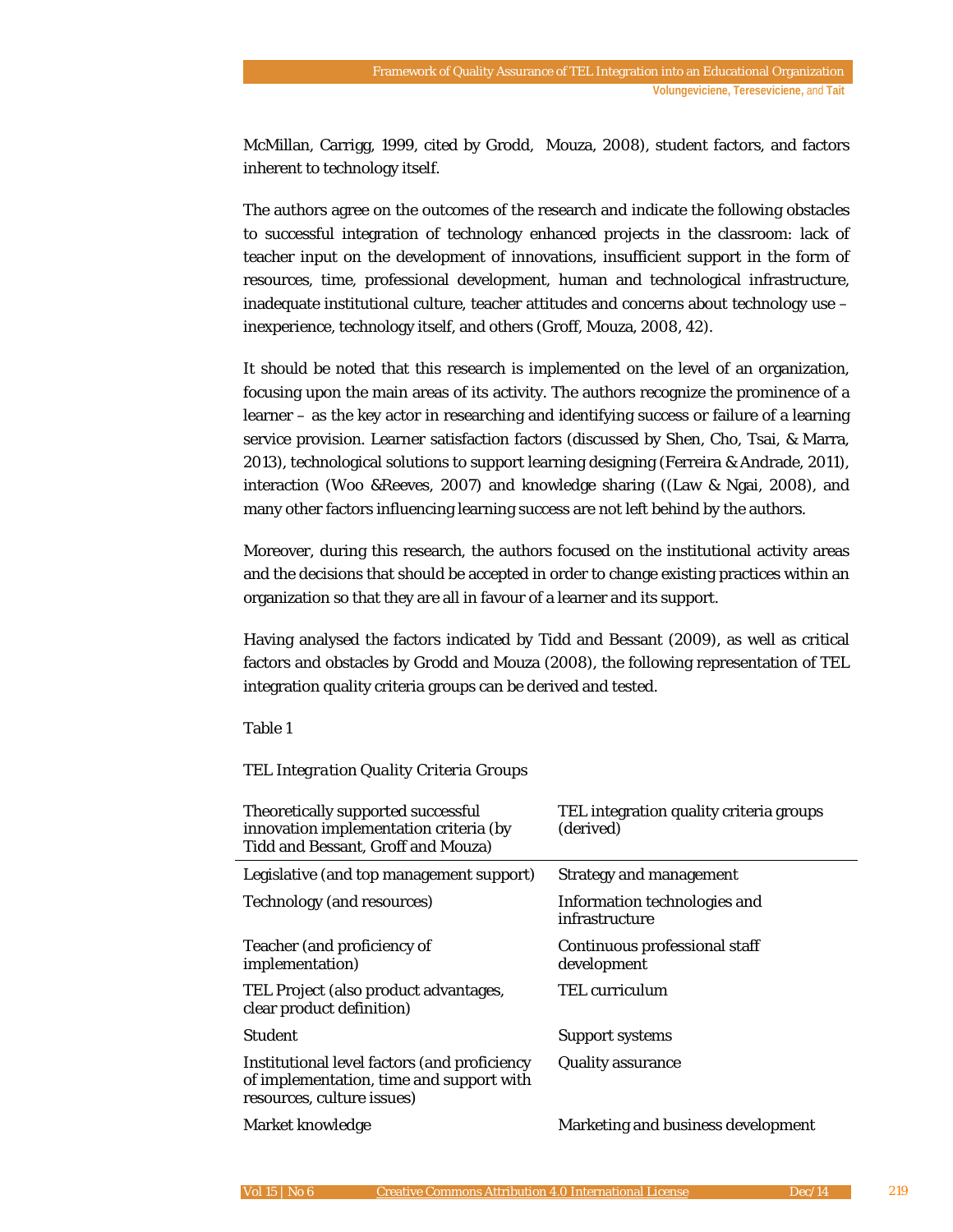The criteria of risk assessment and TEL organization will be analysed within the scope of the integration concept, rather than parameters for qualitative service development.

By applying theories of integration of innovation in an organization, the main criteria groups of TEL integration quality assurance have been identified and listed below in the following sequence: 1) strategy and management, 2) information technologies and infrastructure, 3) continuous professional staff development, 4) TEL curriculum, 5) support systems, 6) quality assurance, and 7) marketing and business development.

# Strategy and Management

Many organisations are still in the initial stages of incorporating TEL into their repertoire of capacity strengthening. TEL creates new variables, constraints, and issues, making it fundamentally different from face-to-face learning environments (Veletsianos & Kimmons, 2012). As they gain experience incorporating TEL into their practice and learning, institutions will begin to find their niches in the new virtual environment. Yet, documentation of the issues, constraints, and challenges in implementing online courses continue to be limited both in educational institutions and business organisations.

While TEL implementation in educational institutions is in a more advanced position, in business organisations it still is in its infancy, with researchers identifying success factors, frameworks, models for organisational context (Nichols, 2008). Notably, results show (Liu, Huang, & Lin, 2012) that management support, organisational learning culture and institutional policy are crucial for the implementation of TEL.

Bates (2010) argues that resistance to change and barriers to TEL integration arise from the issues related to funding, vision development, and TEL organization. Kukulska-Hulme and Jones (2012) state that restriction also originates from the inability of universities to design new models of learning and emphasize resource constraints and reduction of staff student ratios.

It is clear that to ensure success the integration of TEL needs careful and systematic planning. Minnaar has analysed how ODL can be implemented in a university and pointed out that "planning starts with strategic planning, followed by the development of ODL policies for alignment with efforts, strategies, and processes" (2013, p. 104). Technologies are chosen by individuals with different experience, sometimes long before the management has delivered solutions. This is in contrast to effective technology integration, which, according to Iansiti (1998), should start with the decision makers' visualization and perspective planning, including technological outlook.

It can be summarized that support from management, strategic planning, and TEL service policies in an organization are crucial factors for TEL service development. Resistance to new forms and services may result in issues related to the lack of resources and reduction of staff.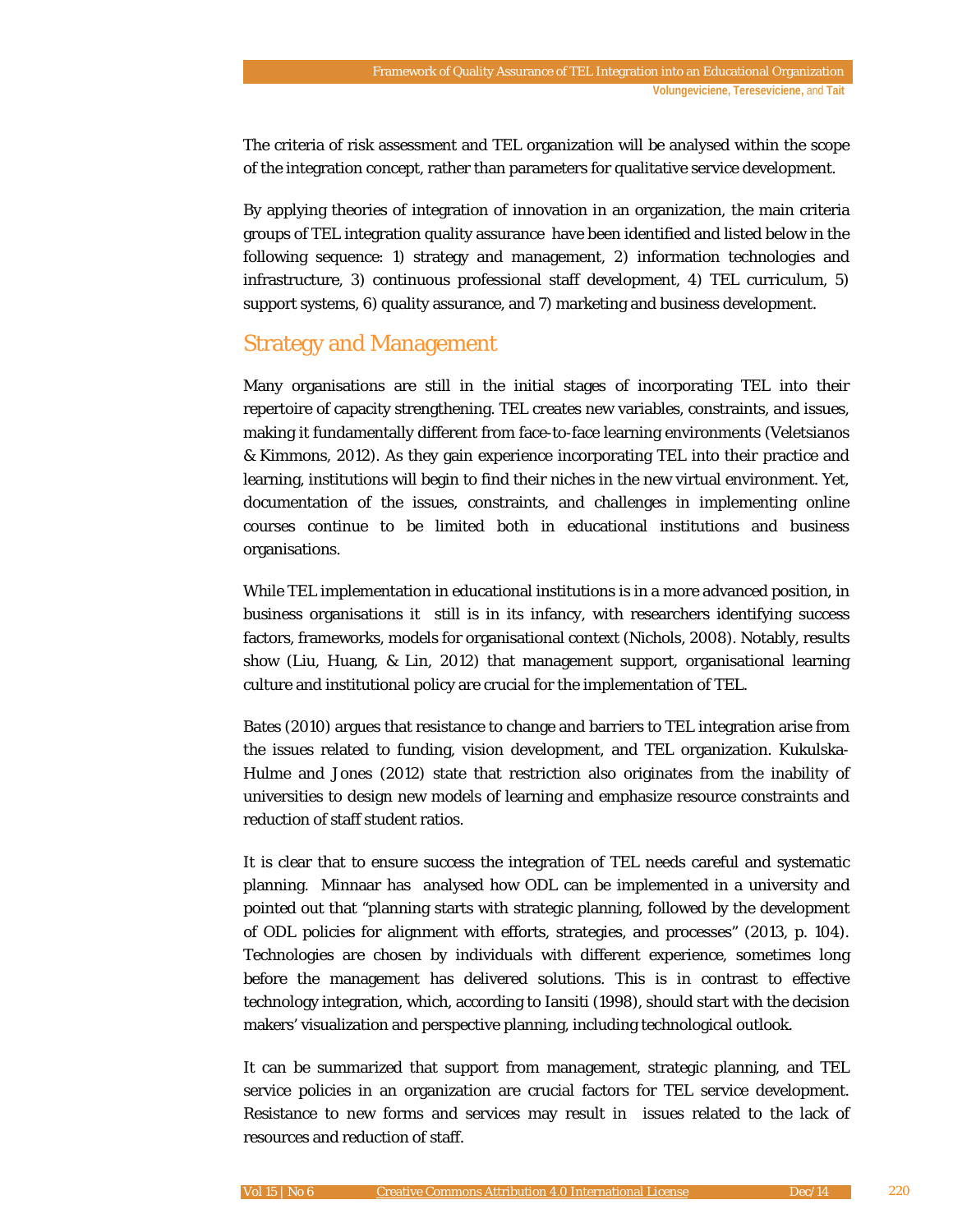# Infrastructure and Technological Resources

New technologies have altered the way students interact with their instructor and classmates; internet self-efficacy has been shown to be a significant predictor of students' satisfaction in fully online learning settings (Kaminski, Switzer, & Gloeckner, 2009; Kuo, Walker, Beland, & Schroder, 2013).

Usefulness and ease of use are compulsory for TEL services (Sela & Sivan, 2009) and system quality proves positively related to service quality (Kettinger, Park, & Smith, 2008). An easy to use system gives users a greater perception of usefulness and promotes a positive attitude towards the system, which implies that a system with better quality (such as better response time, reliability and accuracy) can deliver better services.

Learning management systems make up the critical element of an institutional online learning infrastructure. Salinas claims that it is perhaps the most widely used and most expensive educational technology (Salinas, 2008). An e-learning environment is more than just the sum of a technical system and quality learning 'content'; its success, or otherwise, is strongly mediated by actions taken in management of the system (Hilgarth 2011). Palmer, Gosper, Sankey, and Allan suggest "distributed models of leadership" for virtual learning environments that would be "proposed as appropriate for the good governance of both large IT systems and higher education" (2013, 73). The authors conclude that this is an important insight into the quality management of virtual learning environments.

Blumenfeld et al. (1991, cited by Edelson, Gordin, Pea, 1999) have identified six contributions that technology can make to the learning process: 1) enhancing interest and motivation; 2) providing access to information; 3) allowing active, manipulable representations; 4) structuring the process with tactical and strategic support; 5) diagnosing and correcting errors; 6) managing complexity and aiding production.

It can be stated in summary that infrastructure, learning management systems, technological solutions make up critical elements directly related to the quality of TEL services. Various models of IT solutions exist on the basis of management model needed, each of them having direct impact upon the TEL process.

### TEL Curriculum and Programs

Morrison and Anglin (2012) argue that curriculum authors should have attributes and affordances to create efficient and effective instructional strategies. The authors claim that curriculum designers should be supplied with applicable technologies for presentation of information, for interactions, and for pacing of the instruction. Feedback should be ensured in any type and manner, and pacing possibilities should ensure full control over curriculum sequence and openness.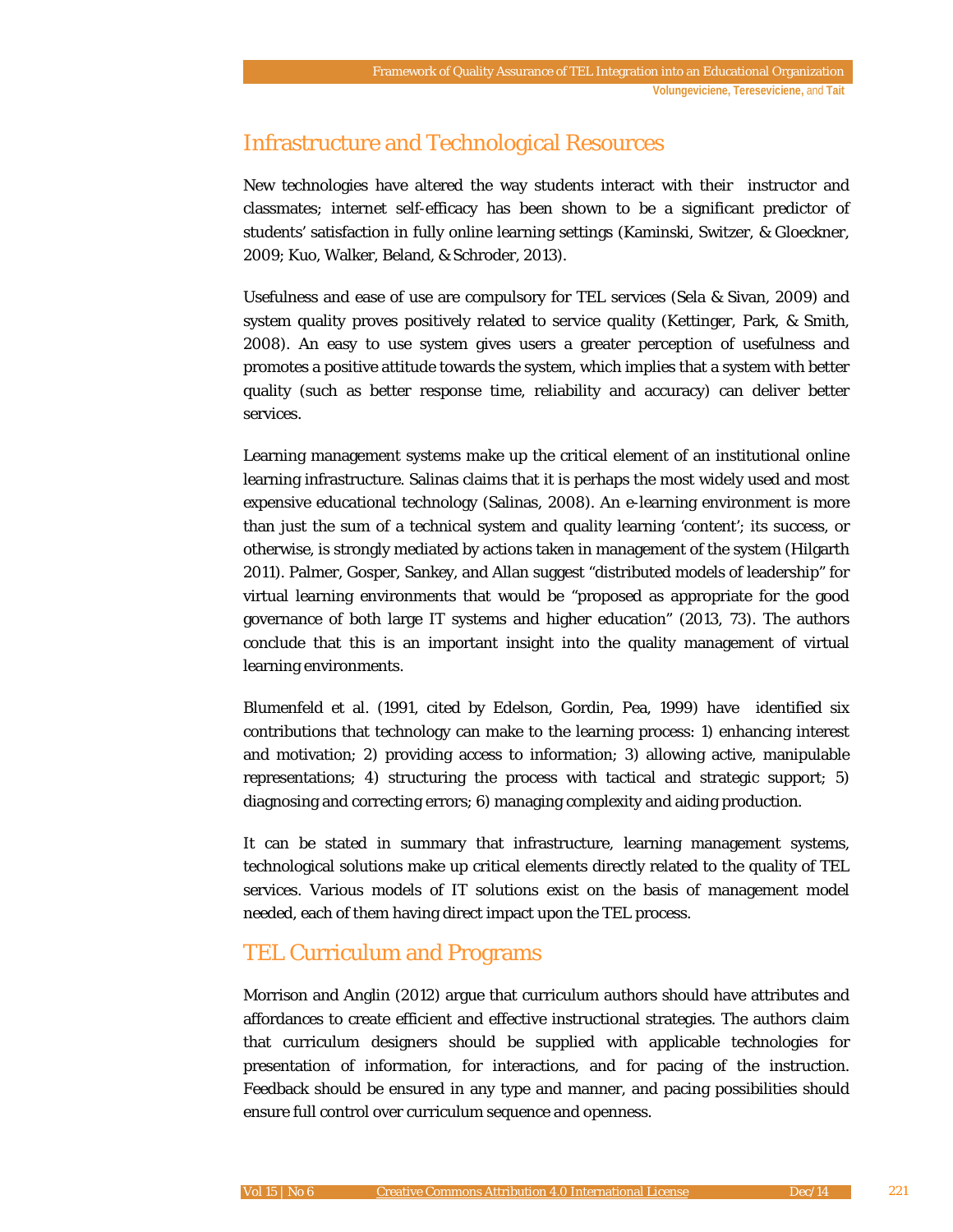The characteristics of an effective activity design were described by Macdonald and Black (2010) claiming that effective activity design makes use of interaction in an online community, when participants have a sense that they belong to an active group of fellow participants.

Reeves, Herrington, and Oliver (2002) identify guidelines for educational applications of authentic activities within online learning environments. They describe authentic activities as characterised by the following features: having real-world relevance, comprising complex tasks to be investigated by students over a sustained period of time, providing the opportunity for students to examine the task from different perspectives, using a variety of resources, establishing the opportunity to collaborate and reflect, having the capability of being integrated and applied across different subject areas and lead beyond domain-specific outcomes, being seamlessly integrated with assessment, creating polished products valuable in their own right rather than as preparation for something else, and allowing competing solutions and diversity of outcomes.

To conclude, TEL curriculum design represents the key component to create efficient and effective TEL services. TEL authors should ensure effective activity design scenarios, openness of the learning process, integrated assessment solutions, and authentic activities online.

# Continuous Professional Development of Staff

Many faculty members who are currently teaching online courses may not previously have taken online courses, since TEL offerings were not available then. Therefore, it seems necessary for instructors who are planning to teach online to consider taking at least one online course plus some ongoing faculty development training on issues of elearning.

Web-based technologies can improve access, equity, and quality of professional learning opportunities; at the same time establishing online cohorts of teachers in courses can provide rich interactions and ongoing or work-embedded support (Robinson, 2008; Dede, Ketelhut, Whitehouse, Breit, & McCloskey, 2009, p. 9).

Researchers (Moore & Kearsley, 2005) stress that implementation of TEL might be good to start with teacher education since teachers are invariably keen, disciplined TEL students.

Bawane and Spector (2009) identify eight main roles of the teacher performing online:

- 1. pedagogical (content expert, organizer, instructional designer, tutor);
- 2. social (supports students, facilitator);
- 3. evaluator (monitors and assesses students);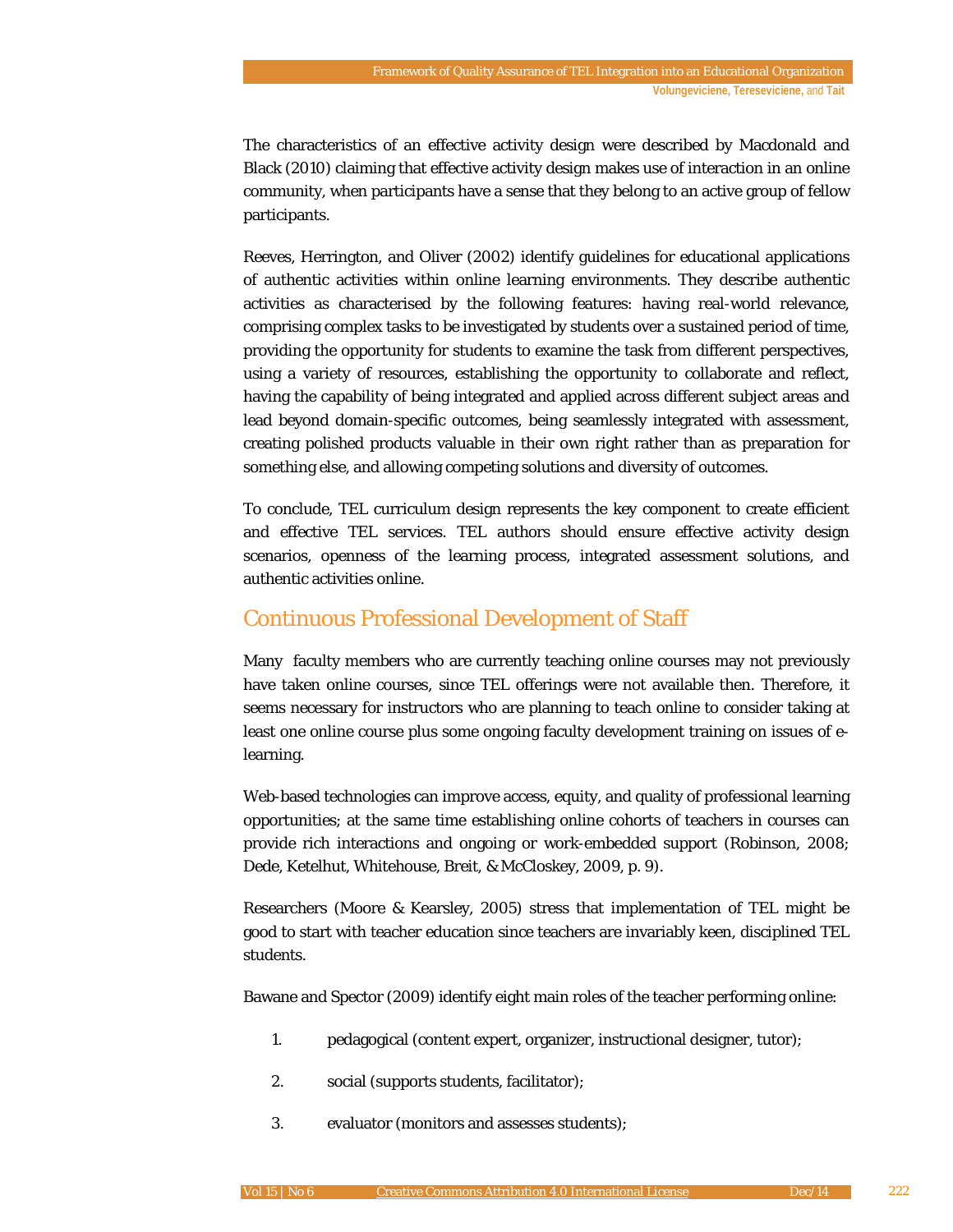- 4. administrator/manager (manages time and course);
- 5. technologist (selects the appropriate resource for learning, demonstrates awareness of synchronous and asynchronous communication tools);
- 6. advisor/counselor (provides guidance, motivates students);
- 7. personal (positive attitude to e-learning, sensitivity to students);
- 8. researcher (research in classroom teaching, reflection about teaching practice).

According to Angeli and Valanides (2009) teachers need to be explicitly taught about the interactions among technology, content, pedagogy, and learners in order to effectively use technology to improve learning. Pedagogic change in online learning might be understood in terms of the development of the teacher's knowledge of how to teach effectively with technology.

Georgina and Olson (2008) carried out a study to determine how faculty literacy and technology training impact their pedagogy, which, according to the study, is directly correlated. Moreover, the researchers stated that technology training may be maximized for the integration of pedagogy. By technology training the authors use the concept of technological literacy defined by Shackelford, Brown, and Warner (2004, cited by Georgina & Olson, 2008) as "the capacity to "design, develop, control, use and assess technological systems and processes" (p. 7). The researchers conclude that the most effective training is peer to peer training, however, discussion forums, workshops, and other forms of training are recommended by the authors.

It can be concluded that staff need to be consistently trained and given professional development in order to create new pedagogical models for TEL and integrate them in TEL service provision. A range of staff roles are identified for TEL service provision, which demand constant improvement of skills for TEL design.

### Support Systems

Woo and Reeves (2007) claim that instructional designers lack theoretical knowledge about interaction. Rovai (2002), Thompson, and MacDonald (2005) and Shea (2006) explain the role of community in supporting online learning in relation to three elements in particular: social presence, teaching presence, and cognitive presence. Social presence is understood as the degree to which learners feel socially and emotionally connected with others in the virtual environment; cognitive presence means the ability of learners to construct and confirm meaning through sustained discourse and reflection; teaching presence means the design, facilitation, and, most importantly, the direction of cognitive and social processes in order to achieve learning outcomes.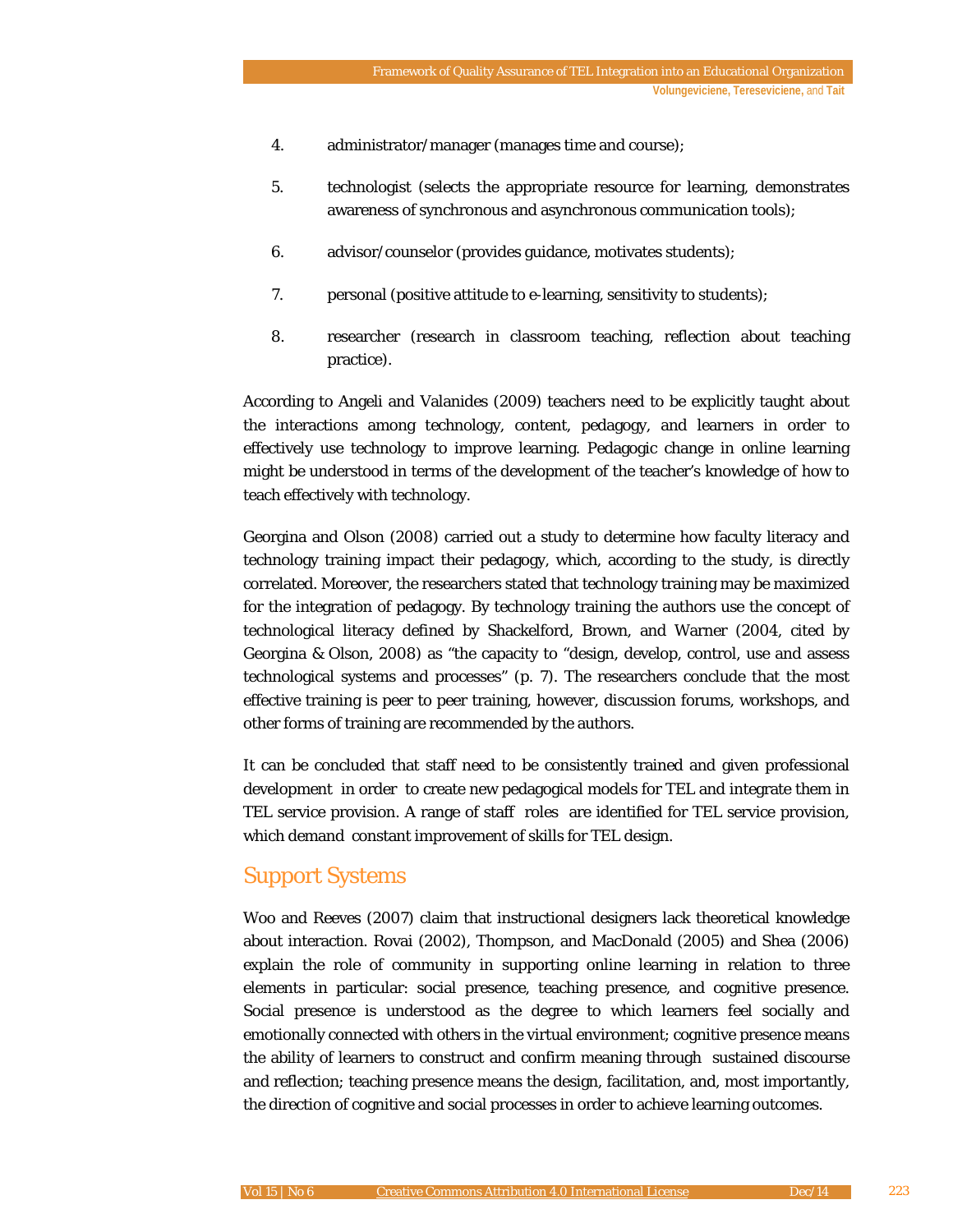Woo and Reeves (2007) argue that not every interaction is meaningful; nevertheless, it is one of the key components of good pedagogy, no matter whether technology is used or not. They claim that "interaction is … fundamental process for knowledge acquisition and the development of both cognitive and physical skills" (p. 15) and should be used in learner support, but only when it is reconceptualized in terms of learning theories. The authors claim that interaction is meaningful when it has direct influence on learners' intellectual growth.

Shen, Cho, Tsai, and Marra (2013) argue that self-efficacy is affected by prior experience, by student participation in learning activities, by social interaction of students, by students' ability to handle tools and content management systems, and by gender differences.

It can be stated in conclusion that interaction and support are critical elements of TEL service design and provision. Designing effective presential modes of teaching, planning, and implementing interaction with students to monitor their learning progresss and to handle interactivity and support with technological tools make up success factors for efficient and effective support in TEL.

# Quality Assurance

Skeptics continue to question the quality of electronically delivered educational programs. It is not always clear how the participants who get education through online courses fare compared to those who receive face-to-face course content in formal settings (Ogunsola 2010). Mulwa, Lawless, O'Keeffe, Sharp, and Wade (2012) state that the reasons for evaluating learning provision might include: (a) determination whether the TEL solution is accomplishing its objectives; (b) identification of who benefited the most or the least from the TEL program; and (c) clarification of areas for improvement. Evaluation provides valuable feedback about potential users' perceptions of the TEL system, how well the software is written, and the extent to which the system really does support decision making (Jiang & Klein 1999).

Mulwa, Lawless, O'Keeffe, Sharp, and Wade (2012) summarized the scientific literature (Ehlers et al., 2005; Drachsler et al., 2010; Breitner, Hoppe, 2005; De Jong, Schellen, 1997; Nielsen 1993; all cited in Mulwa et al., 2012) and proposed a summary of quality assurance approaches for TEL services, including quality assurance based on the survey approach,the lifecycle approach placing evaluation at the centre of the development process, combined and layered evaluation approaches used to measure the impact of TEL recommendations, the pedagogical objective approach, the user–centred evaluation approach, empirical approach, and the utility approach where ICT solutions are implemented for internal quality assurance level (surveys, communication, etc.).

It can be summarized that TEL services need quality assurance procedures to give credibility for innovative service quality assurance, as well as to leave no doubt that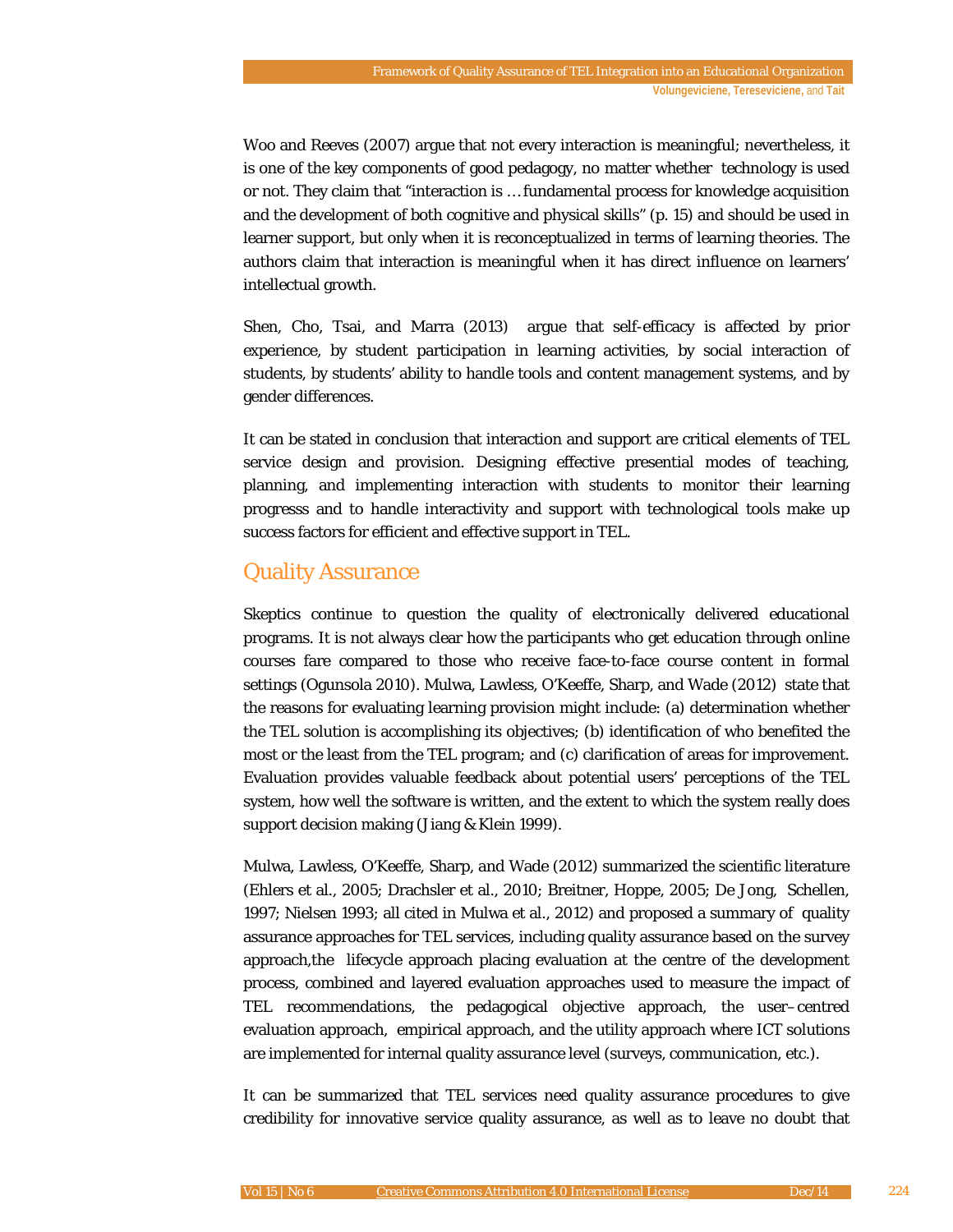innovative methods deliver, and importantly, highlight and reveal all quality aspects in TEL curriculum and programs.

## Marketing

An ongoing market research study carried out by Lawless, O'Keeffe, Sharp, and Wade on e-learners (clients) can provide institutions with comparative advantage over others in their e-learning offerings. Market researchers and recruiters (salespersons) should be part of the overall e-learning initiative. The scope of this marketing operation may depend on institutions' e-learning policies and types of clients (learners). One of the important marketing strategies is to make accurate and updated information about their e-learning offerings known to as many potential learners as possible. This can be accomplished by registering e-learning sites with search engines, banner advertising, postings, and list servers, endorsement by credible people and institutions, and so on. Effective marketing will help institutions to attract and recruit students for their courses and programs (Khan, 2005).

Martin and Matlay (2003) discuss how organizations can gain considerable competitive advantage from Internet usage if they achieve the right mix of managerial capacity and marketing focus in terms of image, brand, and customer needs. Their human resource base could allow such organisations to "reinvent" themselves, mainly by effectively accessing and embedding new knowledge." It appears that organisational culture facilitates and supports wider access and application of new knowledge through organisational learning mechanisms.

Law and Ngai (2008) state that business process improvement and product and service offerings are positively associated, and, in their turn, they are positively related to organizational performance. The findings reinforce the importance of knowledge sharing and learning to companies. Executives should encourage knowledge management and organizational learning activities within their firms, and give proper considerations to the strategies and implementation of programs supporting these activities in order to enhance a company's performance.

To summarise the need for marketing and business plan development, one could say that improved and increased accessibility reveals new managerial capacities and possibilities to share and market TEL services. Marketing strategies should be developed at strategic and managerial levels to foster TEL service provision and new organizational learning modes.

# The Model of TEL Integration into an Organisation

As discussed above, TEL should be introduced into an organization responding to the needs of an organization and taking into consideration existing contextual preconditions. TEL integration into an organization will be affected by seven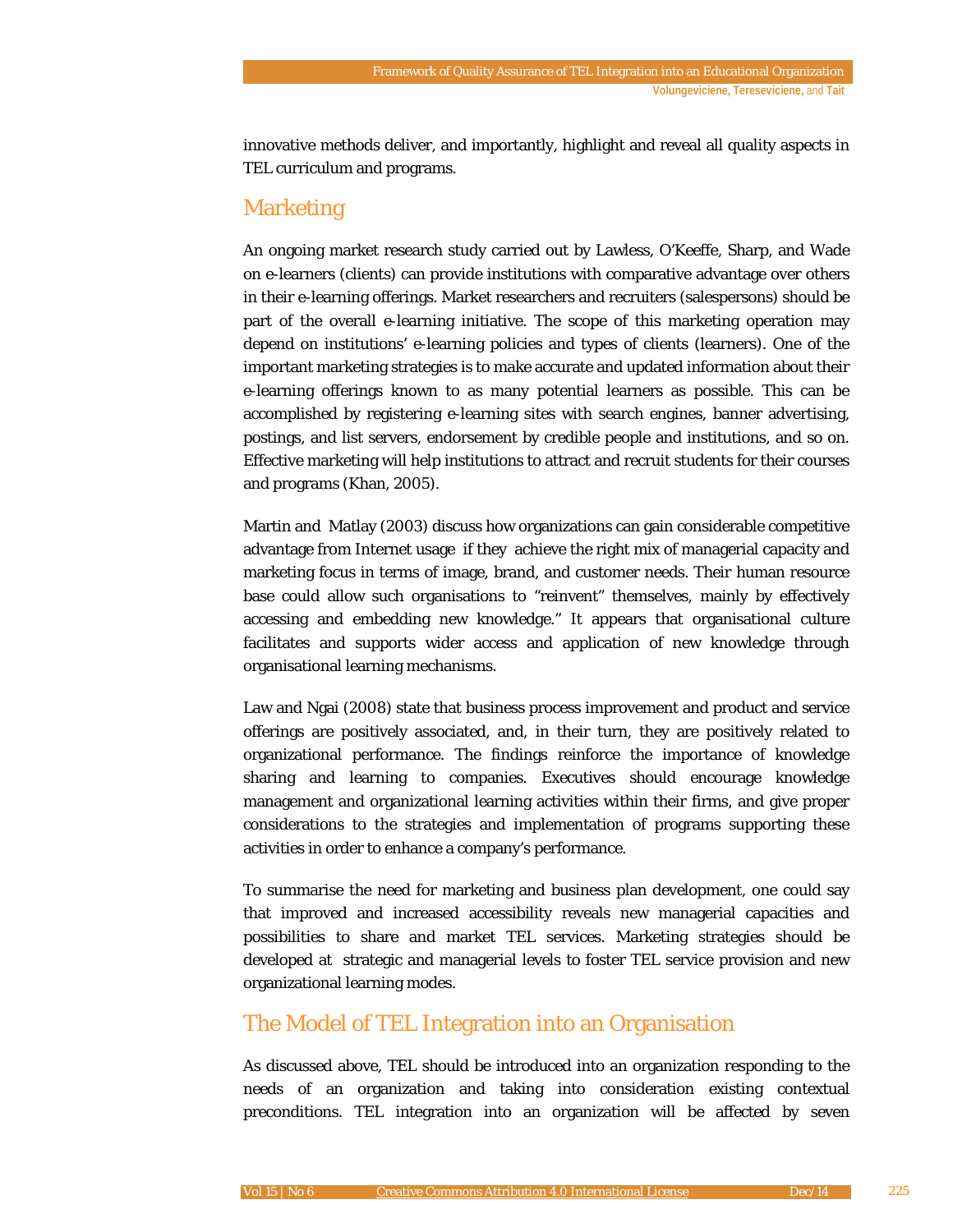organization activity areas (see Figure 1) which are described in the model as seven quality criteria groups.

An organisation which is willing to integrate TEL in an educational organization should see the process of integration as embedded into the issues that an organization can and cannot control. The first block represents the quality parameters that an organization cannot control. It is called "Identifying preconditions" in Figure 1. However, this is exactly the first step that should be made in the process of TEL integration in an organization. The preconditions, such as global and regional trends and dimensions in education policy, TEL demand, and information technology infrastructure in terms of internet permeability in the country, new devices and trends, should be examined and described.

As a second step, an institutional case should be developed. Self-assessment based on the seven key quality parameters of TEL integration (namely, 1. Strategy and management, 2. IT infrastructure, 3. TEL curriculum and programs, 4. Staff continuous professional development for TEL service design and provision, 5. Support systems for TEL participants, 6. Quality assurance of TEL services, and 7. Marketing and business plans) should be implemented by the organization, which would result in a case study report. The case study report should describe how TEL is addressed by all seven key areas and how it meets quality criteria: how TEL is represented in the strategy of the organization, how information technology infrastructure is developed, what experience the organization has in TEL curriculum and program development, what policy and practice are implemented in the area of staff continuous professional development, what kind of teacher and learner support system is implemented, how quality assurance systems work for TEL and innovations in the organization, and if new TEL services are linked with marketing and business development (see Figure 1).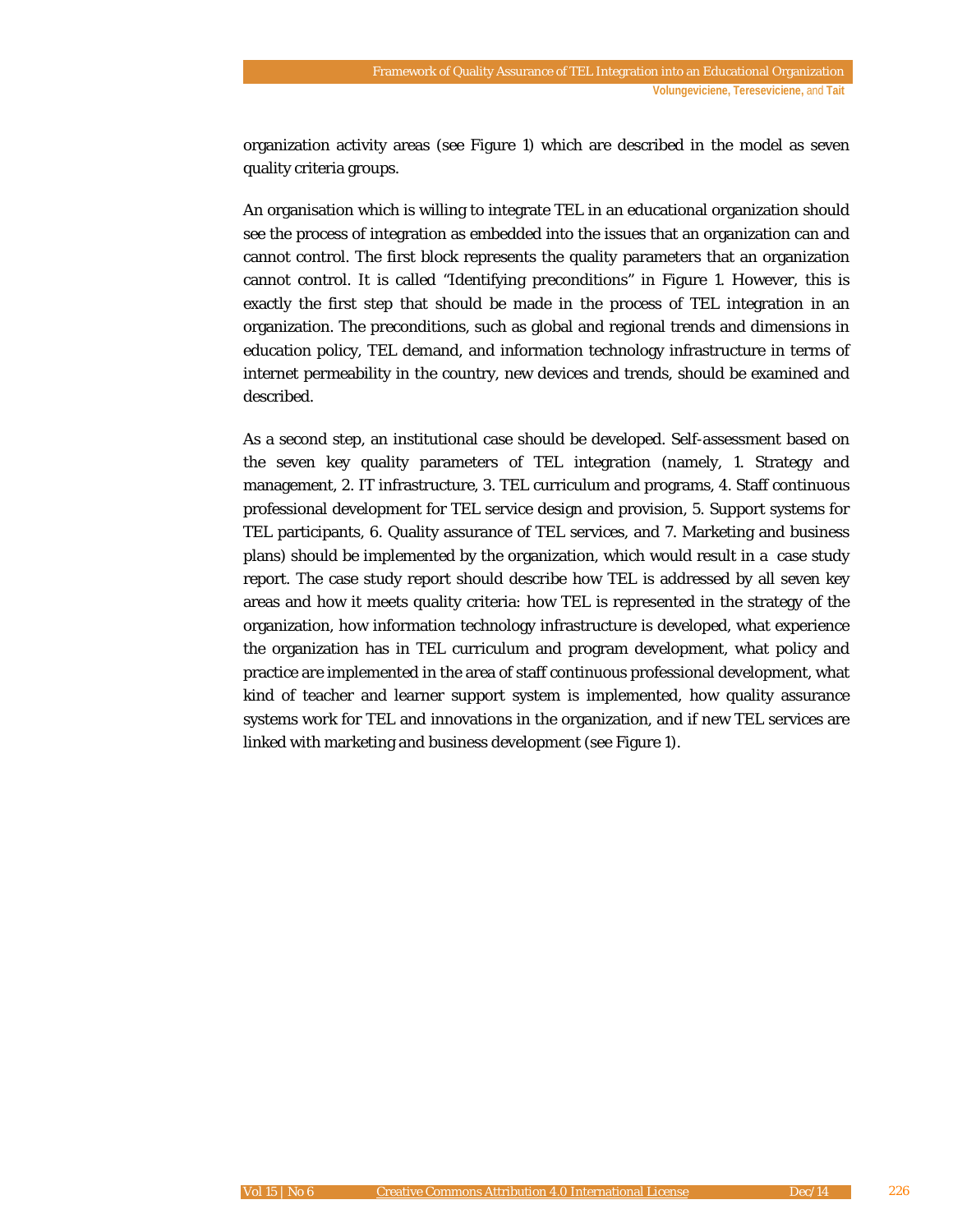

*Figure 1*. The model of TEL integration in an organization.

The case study report should characterize TEL development status in an organization, as well as include the needs described by all stakeholders of the organization. When the needs and the demand are agreed and described in the case report, the process of integration becomes *responsive* to existing preconditions, the needs and demand of the organization stakeholders and potential target groups, and is described by the case which records all this data. As the case is developed against TEL integration quality parameters (the seven key quality criteria groups), the case and the process of integration becomes *responsible,* as it carries the information of the primary causes and ensures that they are taken into account and are credited for further case development.

Following the logical sequence of the model, the results of the case report are presented for the next phase of TEL integration, namely, for reviewing the case report by an expert or experts and preparing the *action plan* for case further development. Characteristics and pre-conditions for TEL integration in an organization represent the data, the expert(s) implement data analysis, and the action plan is the outcome of the expertise. The organization should consider the action plan as direct recommendations for TEL integration.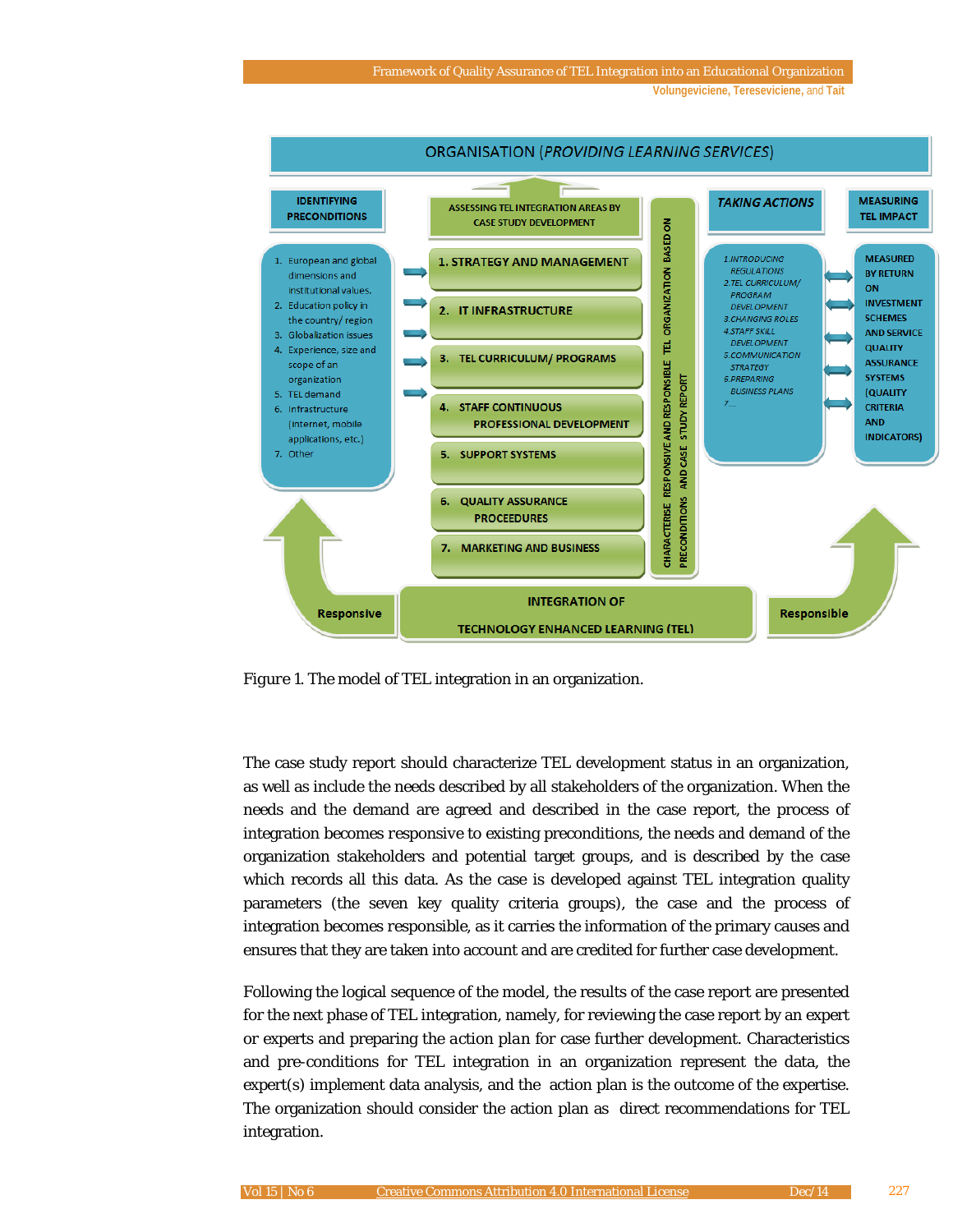The following steps can be recommended for an organization in application of the model: 1) identify and assess pre-conditions existing in global, regional, national, and institutional contexts; 2) implement a case study and prepare the case study report covering institutional preparedness for all seven areas of activity; 3) prepare the action plan to integrate TEL; 4) integrate TEL in the organization; 5) continue monitoring of TEL integration and measure TEL impact upon the core services provided. The process of TEL integration has the aspiration to be characterized as responsive (towards preconditions, organization needs, and demand from the market), as well as responsible (as case development is based on quality parameters and is implemented in organizational context). Moreover, there is one more step in the process of TEL integration, namely, the phase of measuring TEL impact upon the organization activities, success, and service quality. Even though this research does not propose recommendations on how to measure TEL impact upon an organization, this is an important phase of the process of TEL integration. Where the model is applied by experts, it is important to include negotiation and agreement with an organization into which TEL is being integrated about the possibilities of and measures on how TEL impact can be measured within a specific due time.

### Discussion/Conclusions

This research addressed the problem of TEL integration into educational institutions aiming to develop a theoretical framework of quality assurance parameters. Inductive and deductive research data analysis was used by the authors, who, using qualitative analysis of content research method, collected research data during meetings with international and national expert groups. Theoretical scientific research literature analysis was analysed, as were existing frameworks, benchmarking methodologies, quality assurance models. Institutional practices and documents were analysed during the meetings with the experts, during international (European Distance and eLearning network [EDEN], International Council for Distance Education [ICDE], and European Federation for Quality in eLearning [EFQUEL]) conferences, workshops, and seminars. Moreover, TEL was discussed and analysed on the basis of the theories of integration of innovations.

As a result of the qualitative and theoretical research, the model of TEL integration in an organization was developed by the authors of this paper, describing the process of TEL integration in five main phases: a) identifying preconditions for TEL integration, b) developing the case of the institution on the basis of seven TEL quality assurance criteria groups, c) reviewing the case and characterizing responsive and responsible TEL integration in the organization based on preconditions and case review results, d) taking actions to integrate TEL in the organization, and e) measuring TEL impact upon the quality of organization services.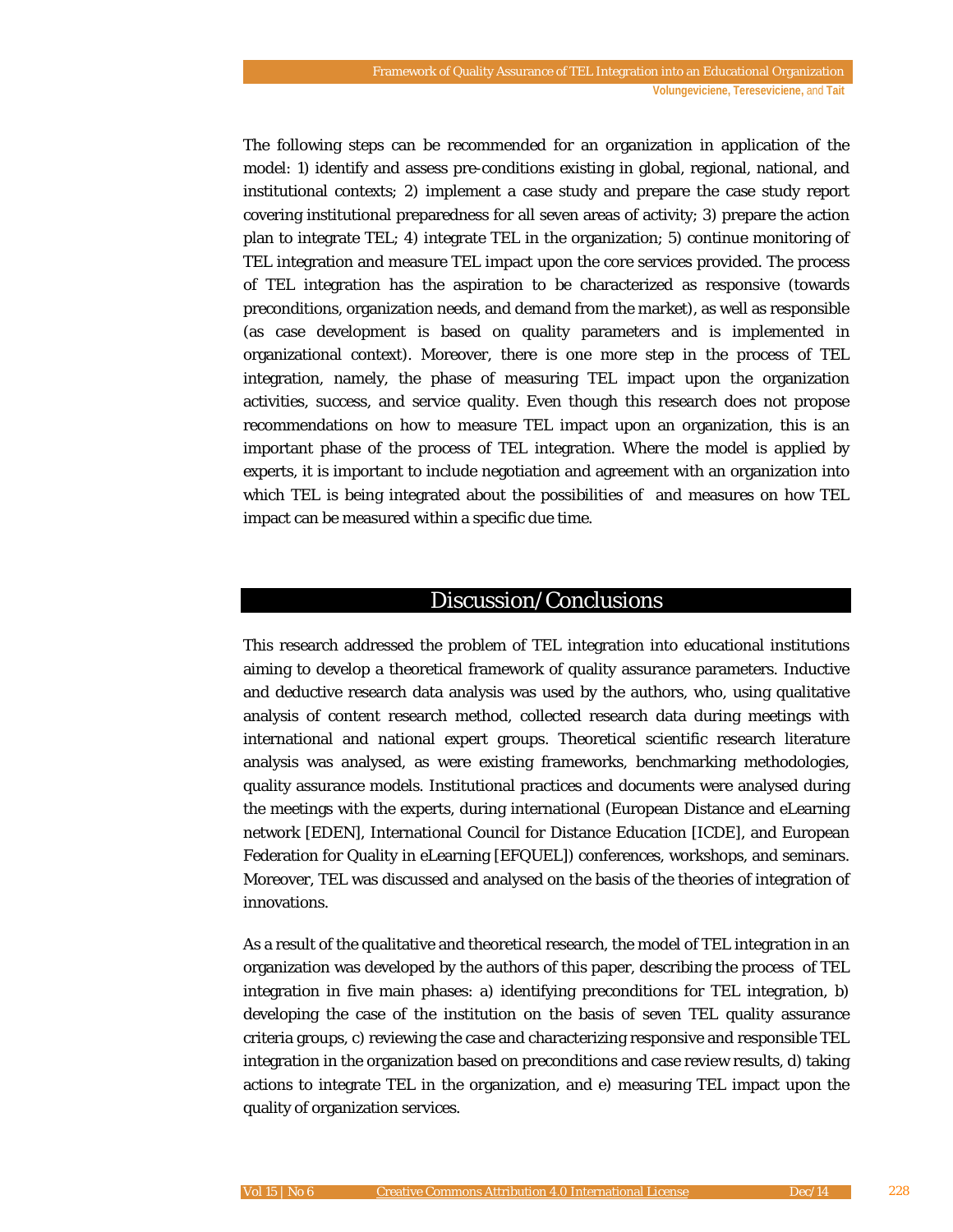The process described in five phases in Figure 1 highlights the principles to be applied during TEL integration, that is, the process of integration being responsive and responsible. The principle of responsive integration ensures the reflective character of the process and decisions taken during it. It implies the need to reflect upon the preconditions existing and demand expressed by the stakeholders of the organization before any decision taken for change or innovation integration. During step three, when the case should be reviewed and TEL integration should be characterized in a responsive manner, consistency is ensured between the preconditions existing (within and outside the organization, needs of the organization, the demand, etc.) and further actions to be taken.

The TEL integration process can be described as well-managed, if the case development is based on the framework of quality assurance criteria groups and if taking actions are agreed and confirmed by both external experts and stakeholders of the organization. Otherwise, it can hardly be treated as responsive to the needs and responsible in terms of carrying responsibility or targeting changing the primary cause/situation and seeking agreement on the actions proposed.

The most difficult phase of the model proposed is the phase of measuring TEL impact upon the quality of organization services. First, it should be decided what data should be collected at which stage and measured. Second, the organization should give consent and allow measurement of change. Subjective and objective measurement should be implemented, at different stages of TEL pre-per and post integration.

The seven quality assurance parameters have been identified during the research: 1) Strategy and management, 2) IT infrastructure, 3) TEL curriculum designing, 4) Staff continuous professional development, 5) Support systems, 6) Quality assurance procedures, and 7) Marketing and business. All these criteria groups do not carry direct subordination to each other, however some groups are prior in the process. The first internal pre-condition in the organization is to have TEL identified in the strategy and on the management level. Second, IT infrastructure needs to be established, as well as support systems and quality assurance regulations put in place. Third, staff development should be in place and running, and TEL curriculum designing implemented. Even though quality assurance procedures would be running after TEL curriculum is designed, the quality criteria are needed well in advance in order to set the requirements for the curriculum design. Marketing and business planning should be running from the very beginning of the process.

All the seven quality assurance criteria groups have direct correlation to preconditions of TEL integration, to case development and action plans. All the criteria groups and their development will have direct impact upon TEL impact within the organization and TEL success indicators.

It must be noted that the model itself highlights the areas of organization activities that will be affected during the integration of TEL. This paper does not suggest the solutions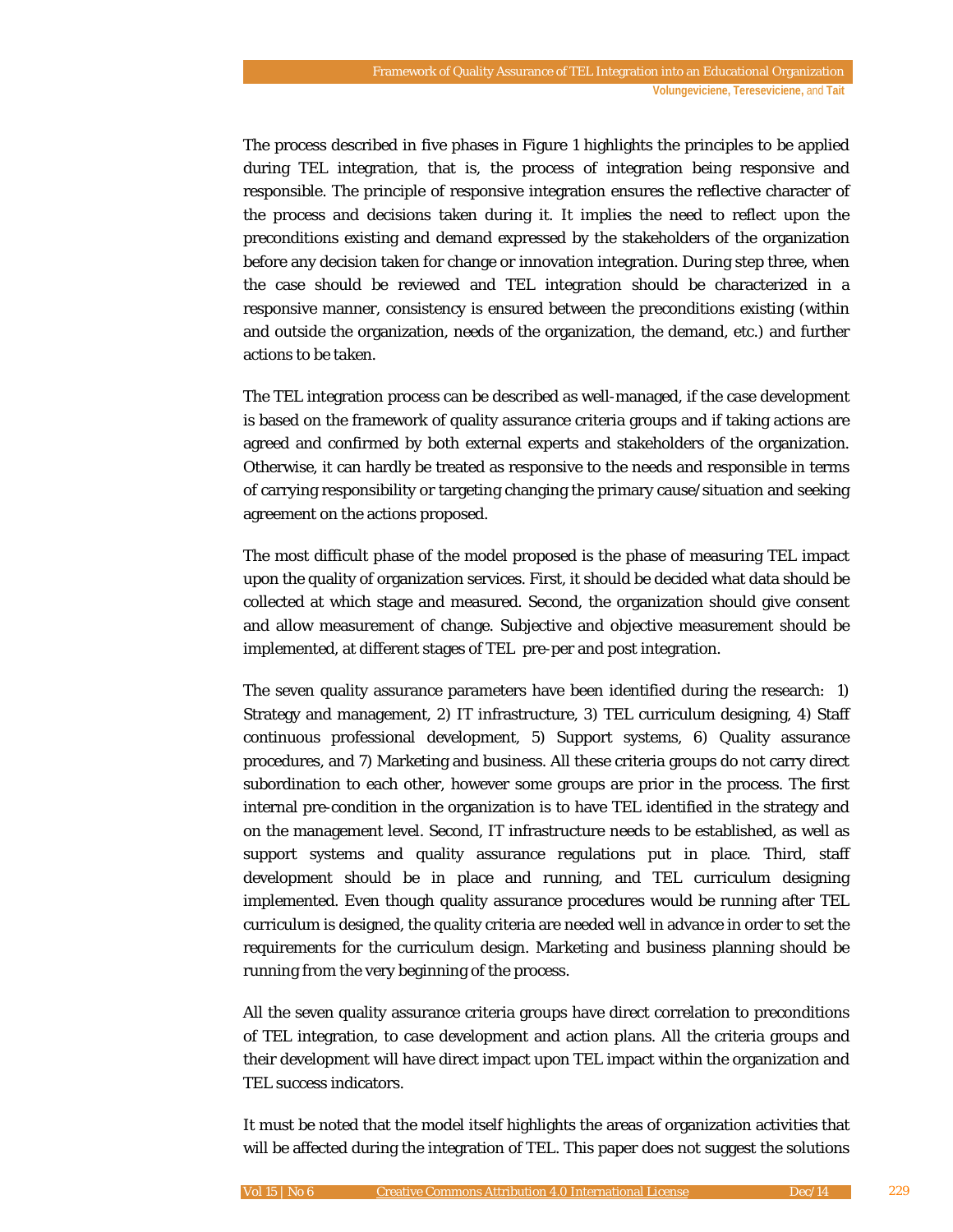for organizations, but highlights where changes will be needed and which activity areas will have to be adapted to new modes of service delivery. The model also illustrates interoperability of the areas with the pre-conditions (coming from the more global context) and related with the consequences and impact of TEL integration.

The complexity of the process of quality assurance must be emphasized in this discussion. Further research must be conducted to identify and validate quality criteria and descriptors for each quality parameter. In this way, an organization applying the model of TEL integration quality parameters would be facilitated to identify criteria of qualitative integration of TEL and would be able to prepare and accept proper decisions to adapt and change operating areas of activities. Thus it can be presumed that with good professional skill development of the staff, updated institutional strategy oriented for TEL services, proper methodology for TEL curriculum and program designing, learning support system available and running, quality assurance processes with all stakeholders involved, as well as marketing strategies employed, the TEL integration process should be successful in an education organization. However, each of these tasks is complicated and should be further researched and described. Success factors, costs, impact factors, and other interactive variables remain open for international research and review.

Moreover, the roles of all stakeholders should be discussed in further research. The learner as undertaking the prominent role and decisive position on the success of TEL services remains undoubtfully the key actor in the process and research. On the other side, teachers and institutional administration representatives are the target groups for early validation of the model in the future research, to bring more variables and to validate already drafted quality criteria descriptors for each of the quality parameters.

Last, but not least, facilitation of TEL integration in an educational organization has been researched and created as a result of this paper. Even though the model of TEL integration in an organization has already been approved by experts and professionals contributing to data collection and analysis during this research, the authors of the paper identified the need for further discussions on application of the TEL integration model in future international events and gatherings.

### Acknowledgements

This research is funded by the European Social Fund project (VP1-3.1-ŠMM-07-K-03- 045) under the Global Grant measure.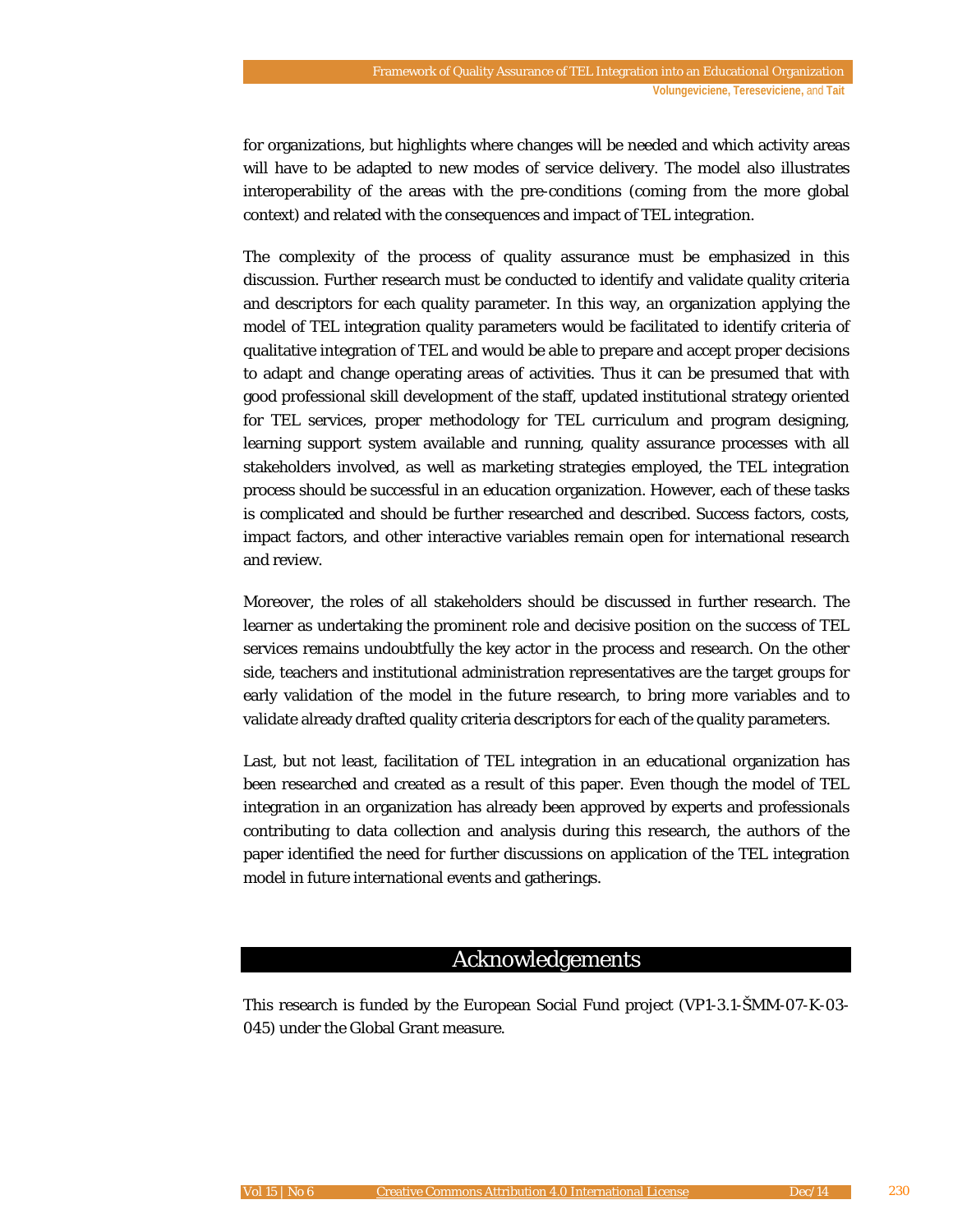#### References

- Anderson, T. (2008). *Theory and practice of online learning* (2nd ed). Athabasca: AU Press. Retreived from<http://www.aupress.ca/index.php/books/120146>
- Anderson, T., & Dron, J. (2012). *Learning technology through three generations of technology enhanced distance eduaction pedagogy*. Retrieved from *<http://files.eric.ed.gov/fulltext/EJ992485.pdf>*
- Angeli, C., & Valanides, N. (2009). Epistemological and methodological issues for the conceptualization, development, and assessment of ICT-TPCK: Advances in technological pedagogical content knowledge (TPCK). *Computer and Education*, *52*, 154-16.
- Atkins, D. E., Brown, J. S., & Hammond, A. L. (2007). A review of the open educational resources (OER) movement: Achievements, challenges, and new opportunities. Retrieved from [http://www.hewlett.org/uploads/files/ReviewoftheOERMovement.pdf.](http://www.hewlett.org/uploads/files/ReviewoftheOERMovement.pdf)
- The Australasian Council on Open, Distance and e-learning website[. http://www.acode.edu.au/](http://www.acode.edu.au/)
- Bacsich, P. (2009). *Benchmarking e-learning in UK universities: The methodologies. Transforming higher education through technology-enhanced learning*. Edited by Mayes, T., Morrrison D., Mellar., H., Bullen P., Oliver, M., 90-107. Retrieved from [http://www.heacademy.ac.uk/assets/documents/learningandtech/Transf](http://www.heacademy.ac.uk/assets/documents/learningandtech/Transforming.pdf) [orming.pdf.](http://www.heacademy.ac.uk/assets/documents/learningandtech/Transforming.pdf)
- Bates, T. (2010). A critique of Tapscott and William's views on university reform. Elearning and Distance Eduation Resources. Retrieved from http://www.tonybates.ca/2010/02/14/a-critique-of-tapscott-and-williamsviews-on-university -reform
- Bawane, J., Spector, J. (2009). Prioritization of online instructor roles: Implications for competency-based teacher education programs. *Distance Education, 30*(3), 383-397. Doi:10.1080/01589190903236536.
- Canadian Recommended E-learning Guidelines (2002). Prepared by Dr. K. K. Barker. Retrieved from<http://www.futured.com/pdf/CanREGs%20Eng.pdf>
- Dede, C., Ketelhut, D., J., Whitehouse, P., Breit, L., & McCloskey, E. M. (2009). A research agenda for online teacher professional development. *Journal of Teacher Education*, *60*(1), 8-10.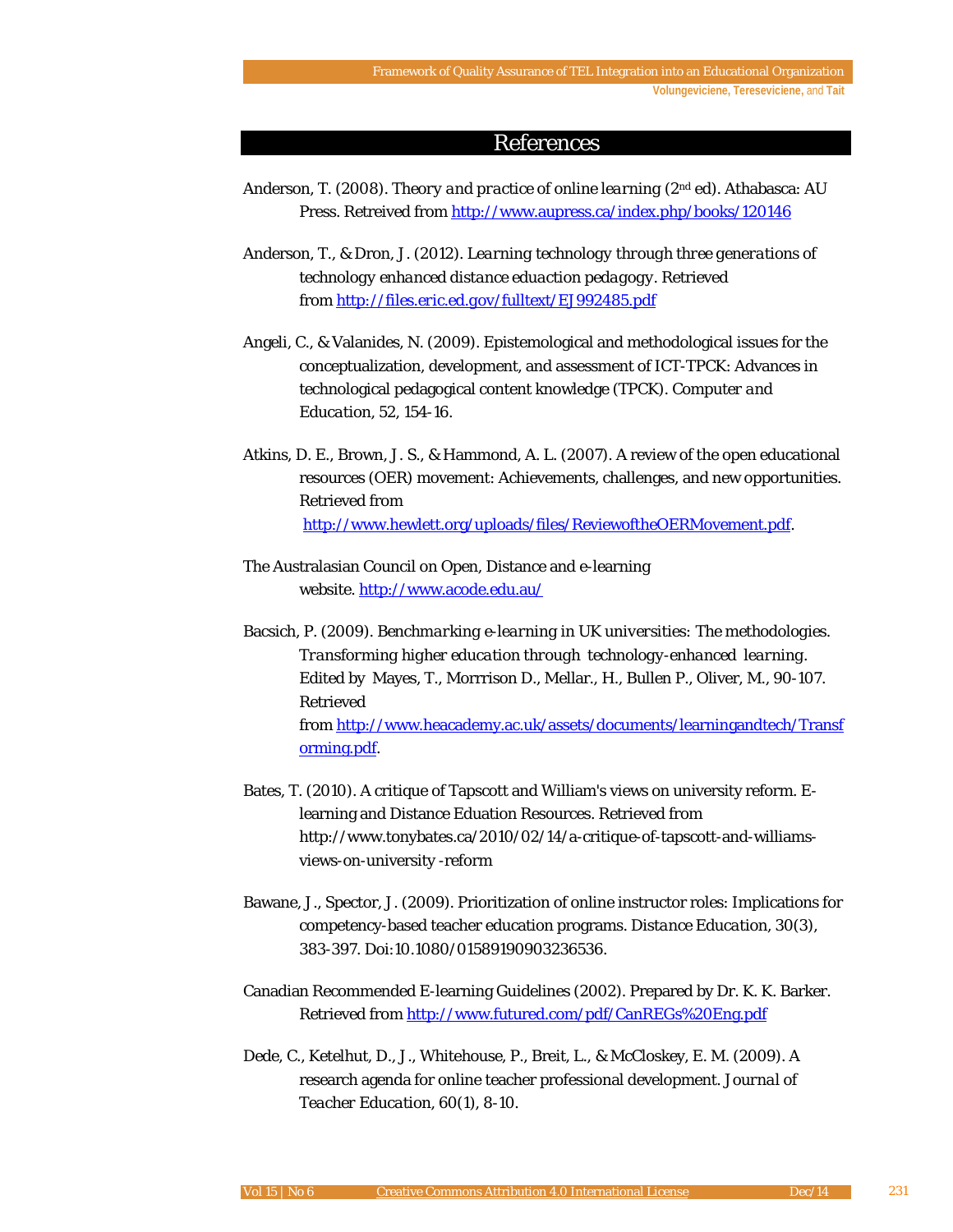- E-learning quality Aspects and criteria for evaluation of e-learning in higher education (2008). Report by Swedish National Agency for Higher Education. Retrieved from [http://www.hsv.se/download/18.8f0e4c9119e2b4a60c800028057/0811R.](http://www.hsv.se/download/18.8f0e4c9119e2b4a60c800028057/0811R.pdf) [pdf](http://www.hsv.se/download/18.8f0e4c9119e2b4a60c800028057/0811R.pdf)
- Endelson, D.C., Gordin, D.N., Pea, R.D. (1999). Addressing the challeges of inquiry based learning through technology and curriculum design. *The Journal of the Learning Sciences*, *8*(3/4), Retrieved from [http://www.worldwatcher.northwestern.edu/userdownloads/pdf/JLSEde](http://www.worldwatcher.northwestern.edu/userdownloads/pdf/JLSEdelsonetal.pdf) [lsonetal.pdf](http://www.worldwatcher.northwestern.edu/userdownloads/pdf/JLSEdelsonetal.pdf) .
- European Association for Quality Assurance in Higher Education website<http://www.enqa.eu/index.php/home/esg/>
- Ferreira, S. A., & Andrade, A. (2011). Systematic analysis of quality technology enhanced learning environments in higher education: An organizational perspective 2.0 Retrieved from [http://www.formatex.info/ict/book/428-](http://www.formatex.info/ict/book/428-439.pdf) [439.pdf.](http://www.formatex.info/ict/book/428-439.pdf)
- Garrison, D., & Kanuka, H. (2004). Blended learning: Uncovering its transformative potential in higher education. *The Internet and Higher Education, 7*(2), 95-105.
- Georgina, D. A., & Olson, M. R. (2008). Integration of technology in higher education: A review of faculty self-perceptions. *The Internet and Higher Education*, *11*(2008), 1-8.
- Govindasamy, Th. (2002). Successful implementation of e-Learning. Pedagogical considerations. *The Internet and Higher Education*, *4,* 287-299. Pergamon.
- Groff, J., & Mouza, C. (2008). A framework for addressing challenges to classroom technology use. *AACE Journal*, *16*(1), 21-46.
- Hilgarth, B. (2011). E-Learning success in action! From case study research to the creation of the cybernetic e-learning management model. *International Journal of Computer Information Systems and Industrial Management Applications*, 3*,* 415-426.
- Iansiti, M. (1998). *Technology integration: Making critical choices in a dynamic world*. Harvard Business School Press.
- Jiang, J. J., & Klein, G. (1999) 'User evaluation of information systems: by system typology'. *IEEE Transactions on Systems, Man and Cybernetics, Part A*: *Systems and Humans*, Vol. 29, pp.111-116.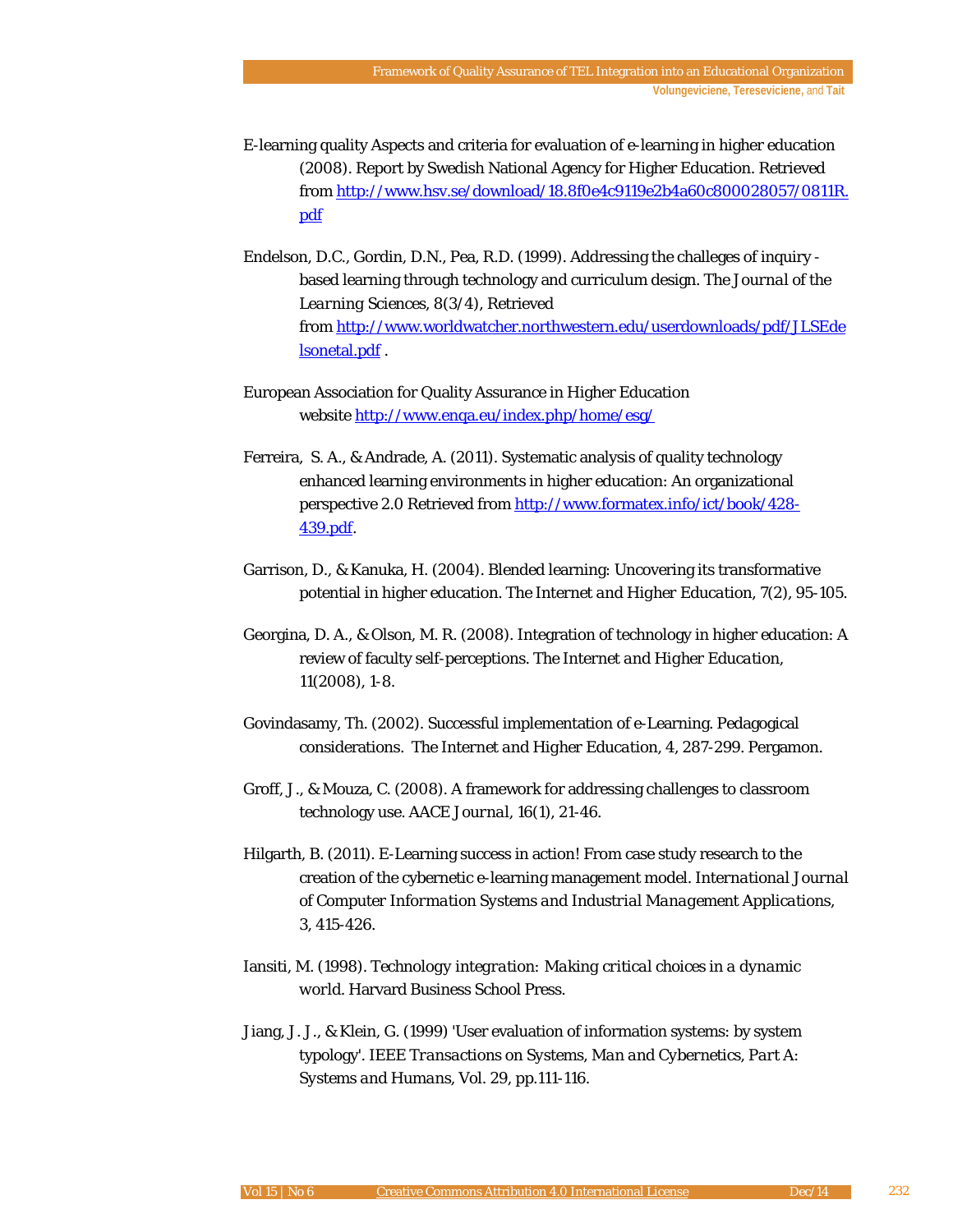- Kaminski, K., Switzer, J., Gloeckner, G. (2009), Workforce readiness: A study of university students' fluency with information technology. *Computers and Education*, *53*(2), 228-233.
- Kettinger, W., J., Park, S.-H.S., & Smith, J. (2008). Understanding the consequences of information systems service quality on IS service reuse. *Information and management*, *46*(6), 335-341.
- Khan, B. (2005). *Managing e-learning: Design, delivery, implementation, and evaluation.* Information Science Publishing USA.
- Kukulska-Hulme, A., & Jones, Ch. (2012). The next generation: Design and the infrastructure for learning in a mobile and networked world. In A. D. Olofsson, J.O. Lindberg (Eds.) *Informed design of educational technologies in higher education. Enhanced learning and teaching*. IGI Global: Hershey PA.
- Kuo,Y., Walker A. E., Beland, B. R., & Schroder, K. E. E. (2013). A predictive study of students satisfaction in online education programs. *The Internationl Review of Research in Open and Distance Learning*, *14*(1), 17- 39.
- Lane, A. B. (2008). Widening participation in education through open educational resources. In Ilyoshi, T. Vijay Kumar, M.S. (Eds.), *Opening up education: The collective advancement of education through open technology, open content, and open knowledge.* MIT Press.
- Laurillard, D. (2002). *Rethinking university teaching. A conversation framework for the effective use of learning technologies*. Routledge Falmer: London.
- Law, CH., C., H., Ngai, E., W., T. (2008). An empirical study of the effects of knowledge sharing and learning behaviors on firm performance. *Expert Systems with Applicati*ons, *34*(4), 2342 -2349.
- Liu,Y. CH., Huang, Y.A., & Lin, CH. (2012). Organisational factors' effect on the success of e-learning systems and organisational benefits: An empirical study in Taiwan. *The Internationl Review of Research in Open and Distance Learning, 13*(4), 131- 151.
- Macdonald, J., & Black, A. (2010). [Disciplinary knowledge practices in distance](http://oro.open.ac.uk/19840/)  [education: Testing a new methodology for teaching enhancement in history.](http://oro.open.ac.uk/19840/) *Arts and Humanities in Higher Education*, *9*(1), 69–86.
- Marshall, C., & Rossman, G. (1998). *Designing qualitative research*. 1000 Oaks, Sage: Canada.
- Martin, L., M., & Matlay, H. (2003) Innovative use of the Internet in established small firms: The impact of knowledge management and organisational learning in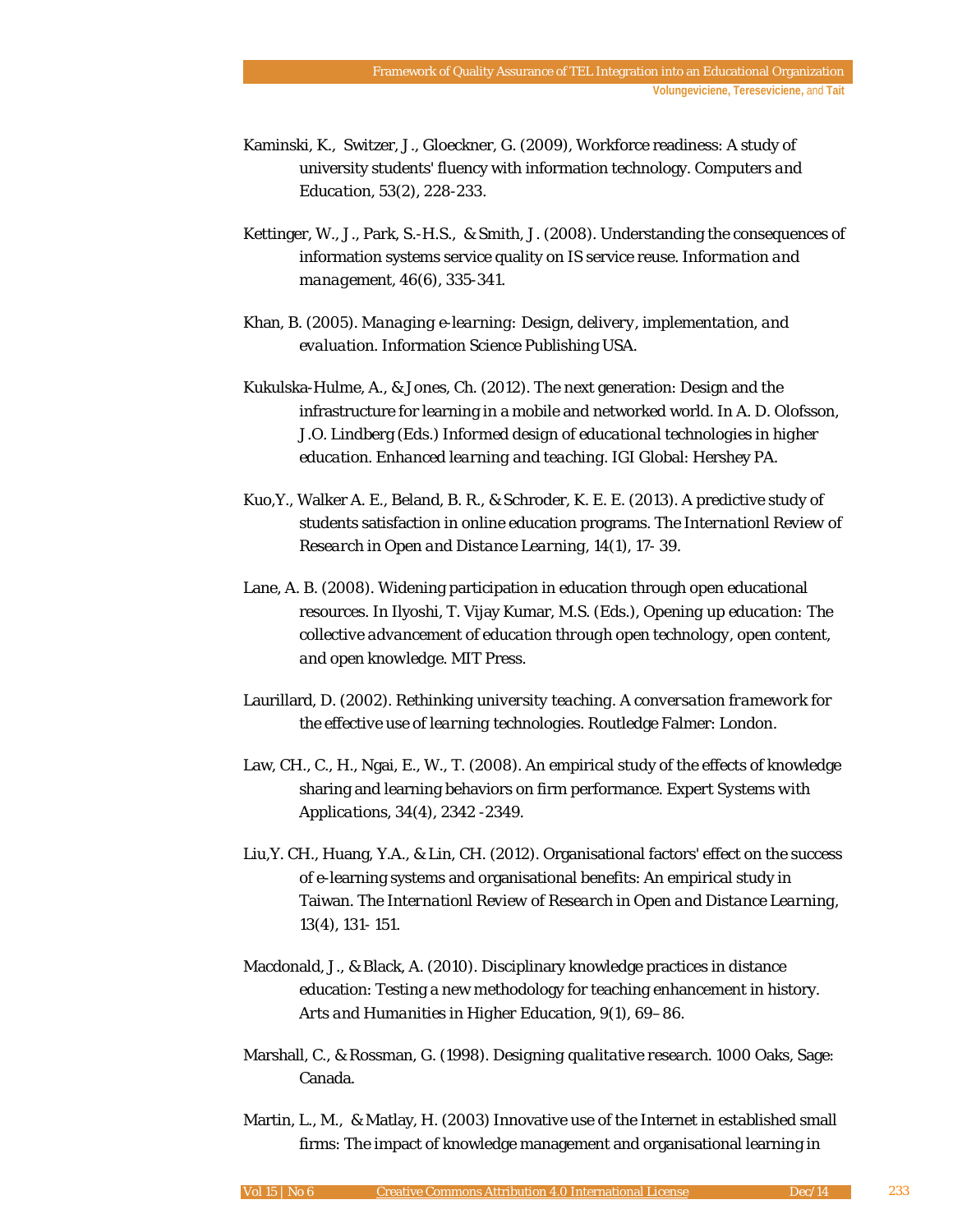accessing new opportunities. *Qualitative Market Research: An International Journal, 6*(1), 18 – 26.

- Mellar, H., & Jar, M. (2009). Quality assurance, enhancement and e-learning. Transforming higher education through technology-enhanced learning. Edited by Mayes, T., Morrrison D., Mellar., H., Bullen P., Oliver, M., 19 -32 Retrieved from [http://www.heacademy.ac.uk/assets/documents/learningandtech/Transf](http://www.heacademy.ac.uk/assets/documents/learningandtech/Transforming.pdf) [orming.pdf.](http://www.heacademy.ac.uk/assets/documents/learningandtech/Transforming.pdf)
- Minnaar, A. (2013). Challenges for successful planning of open and distance learning (ODL): A template analysis. *The Internationl Review of Research in Open and Distance Learning, 14*(3), 81- 108.
- Moore, M. G., & Kersley, G. (2005). *Distance education. A systems view*. Belmont: Wadsworth.
- Morrison, G. R., & Anglin, G. J. (2012). Instructional design for technology-based systems. In A. D. Olofsson, J.O. Lindberg (Eds.), *Informed design of educatonal technologies in highereducation. Enhanced learning and teaching*. IGI Global: Hershey PA.
- Mulwa, C., Lawless, S., O'Keeffe I., Sharp, M., & Wade, V. (2012). A recommended framework for the evaluation of end user experience in adaptive technology enhanced learning. *Int. J*. *Technology Enhanced Learning*, Vol. 4, Nos. ½, 2012.
- Nichols, M. (2008). Institutional Perspectives: The challenges of e-learning diffusion. *British journal of Educational Technology*, *39*(4), 598-609.
- Ogunsola, A. (2010). Face to face tutoring in open and distance learning. The Nigerian situation. *International Journal of Open Distance Education*, 20-29.
- Palmer, S., Gosper, M., Sankey, M., & Allan, G. (2013). Exploring distributed leadership for the quality management of online learning environments. *European Journal of Open, Distance and eLearning* (EURODL). 2013, vol. 2.
- Price, L., Kirkwood, A. (2010). Technology enhanced learning: where's the evidence? *Proceedings ascilite* Sydney 2010: Concise: Price & Kirkwood, 772. Retrieved from [http://www.ascilite.org.au/conferences/sydney10/procs/Price](http://www.ascilite.org.au/conferences/sydney10/procs/Price-concise.pdf)[concise.pdf](http://www.ascilite.org.au/conferences/sydney10/procs/Price-concise.pdf)
- Reeves, T., Herrington, J., & Oliver, R.(2002). Authentic activities and online learning , in Quality Conversations, *Proceedings of the 25th HERDSA Annual Conference*, Perth, Western Australia, 7-10 July 2002, 562.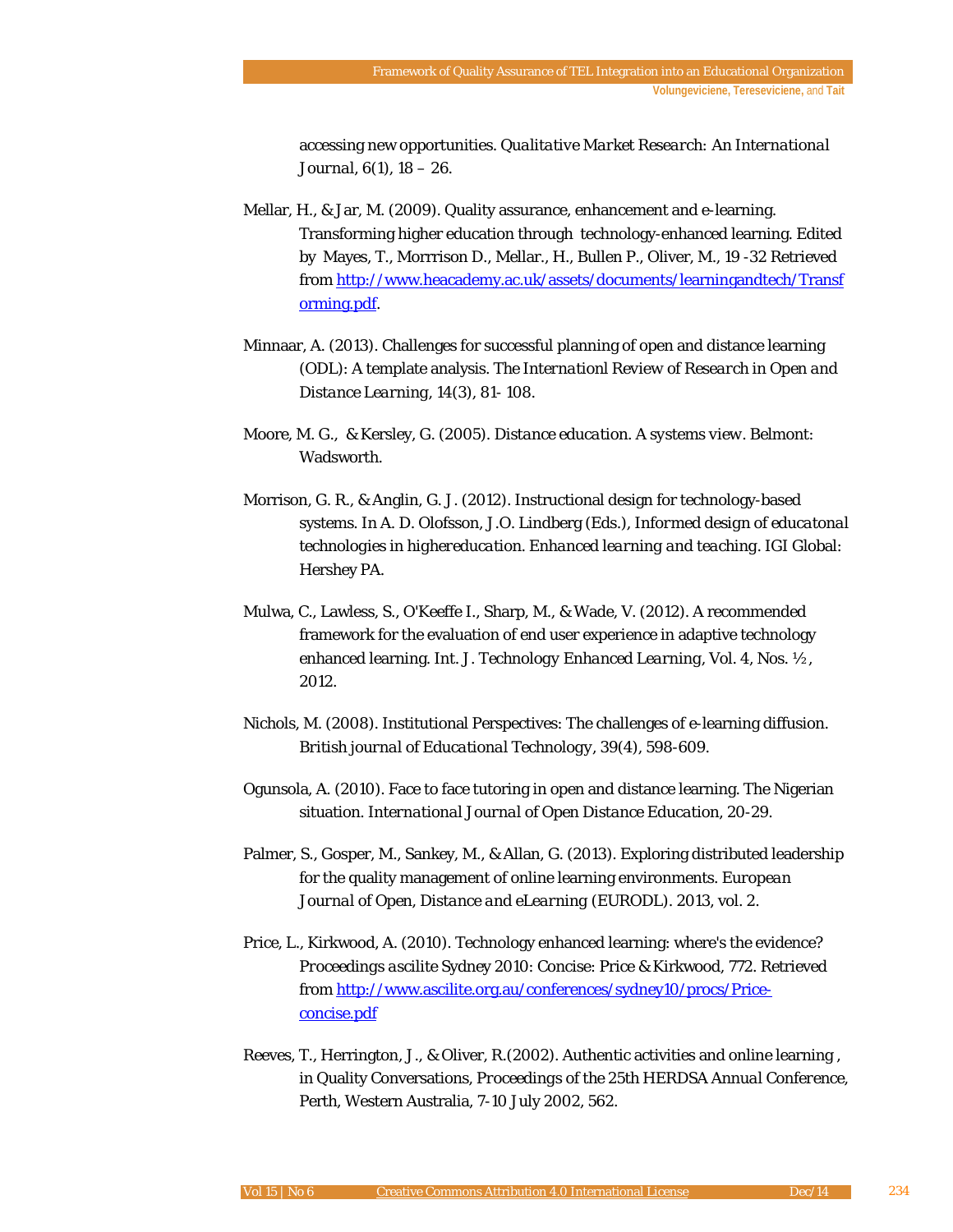- Robinson, B. (2008). Using distance educationand ICT to improve access, equity and qualityin rural teachers' professional development in China. *International Review of Research in Open and Distance Learning*, *9*(1), 1-17.
- Rovai, A. P. (2002). Sense of community, perceived cognitive learning, and persistence in asynchronous learning networks. *The Internet and Higher Education, 5*(4), 319-332.
- Salinas, M. F. (2008). From Dewey to Gates: A model to integrate psychoeducational principles in the selection and use of instructional technology. *Computers & Education*, *50*(3), 652-660.
- Savin-Baden, M., & Mayor, C. (2013). *Qualitative research: The essential guide to theory and practice*. London: Routledge.
- Sela, E., & Sivan, Y.Y. (2009). Enterprise e-learning success factors: An analysis of practitioners perspective (with Downturn Addendum). *Interdisciplinary Journal of E-Learning and Learning Objects*, *5*, 335-344.
- Shea, P. (2006). A study of students' sense of learning community in online environments. *Journal of Asynchronous Learning Networks*, *10*(1). Retrieved from [http://sloan-consortium.org/jaln/v10n1/study-students%E2%80%99](http://sloan-consortium.org/jaln/v10n1/study-students%E2%80%99-sense-learning-community-online-environments) [sense-learning-community-online-environments](http://sloan-consortium.org/jaln/v10n1/study-students%E2%80%99-sense-learning-community-online-environments)
- Shen, D., Cho, M.H, Tsai, Ch.L., & Marra, R. (2013). Unpacking online learning experiences: Online learning self-efficacy and learning satisfaction*. The Internet and Higher Education*, *19*(2013), 10-17 .
- Stracke, Christian M. (2010): "Quality Development and Standards in Learning, Education, and Training: Adaptation Model and Guidelines for Implementations"; in: Информатизация образования и науки [= Информике (Informika), ISSN 2073-7572]; Vol. 7 (3), 2010. Moscow (Russian Federation). S. 136-146. Retreived from [http://www.qed-info.de/downloads\]](http://www.qed-info.de/downloads)
- Tidd, J., & Bessant, J. (2009). *Managing innovation: Integrating technological, market and organizational change* (4th ed). Retrieved from [http://www.amazon.co.uk/Managing-Innovation-Integrating-](http://www.amazon.co.uk/Managing-Innovation-Integrating-Technological-Organizational/dp/0470998105/ref=dp_ob_title_bk/276-4925781-8172664)[Technological-Organizational/dp/0470998105/ref=dp\\_ob\\_title\\_bk/276-](http://www.amazon.co.uk/Managing-Innovation-Integrating-Technological-Organizational/dp/0470998105/ref=dp_ob_title_bk/276-4925781-8172664) [4925781-8172664.](http://www.amazon.co.uk/Managing-Innovation-Integrating-Technological-Organizational/dp/0470998105/ref=dp_ob_title_bk/276-4925781-8172664)
- The Australasian Council on Open, Distance and e-learning (2014). Retrieved from [http://www.acode.edu.au/pluginfile.php/550/mod\\_resource/content/3/](http://www.acode.edu.au/pluginfile.php/550/mod_resource/content/3/TEL_Benchmarks.pdf) [TEL\\_Benchmarks.pdf.](http://www.acode.edu.au/pluginfile.php/550/mod_resource/content/3/TEL_Benchmarks.pdf)